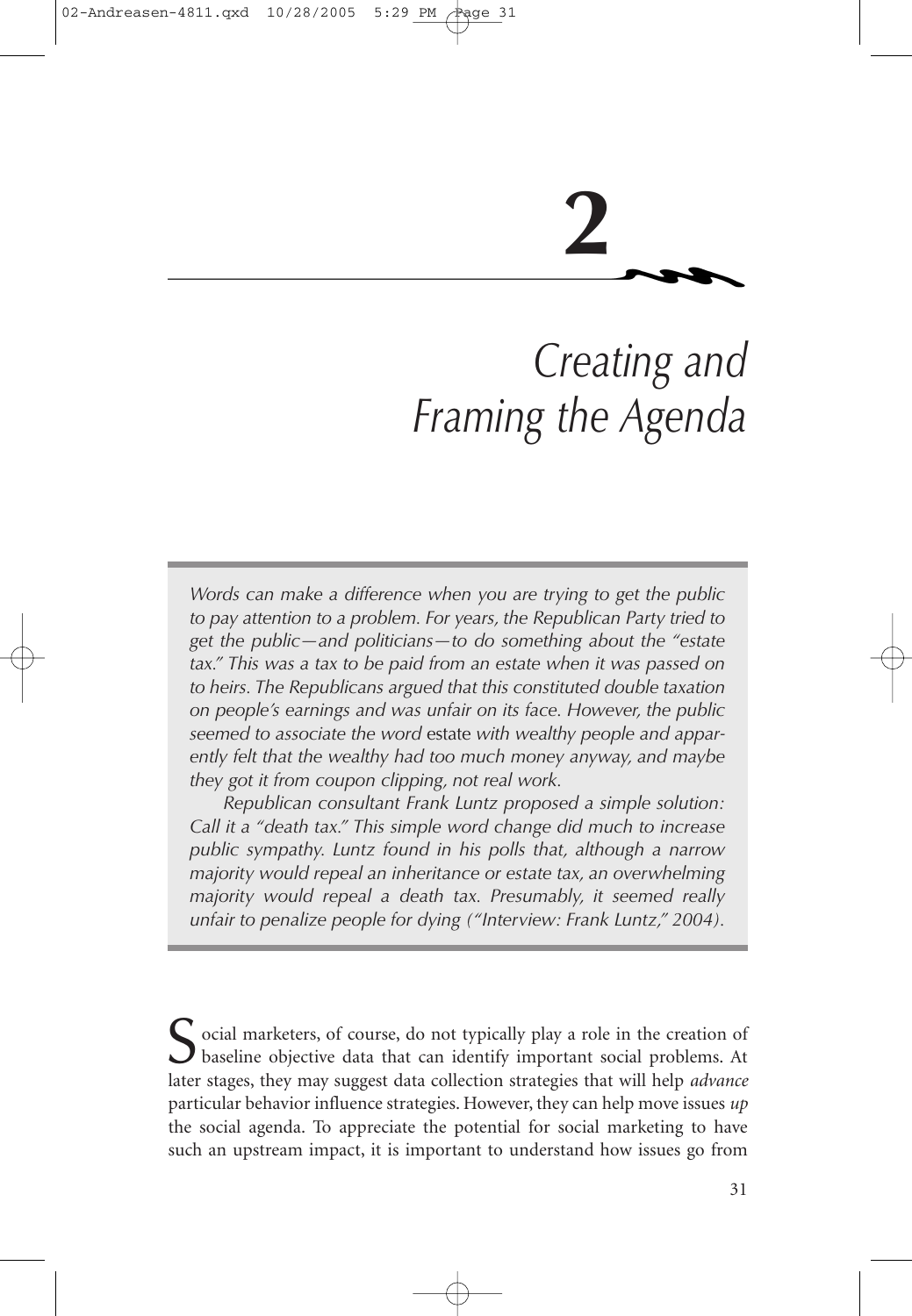being objective data to becoming social *problems* and then being subject to intervention efforts by a society. This process is called *agenda setting,* or agenda building (Berkowitz & Adams, 1990). Just how do social issues obtain prominence and gain attention, and where does social marketing fit? In the past, social marketing has primarily been used to try out solutions to social problems. However, different behavior influence challenges appear at different stages and involve different target audiences. Therefore social marketers have much to contribute at earlier points in the process. This means we must learn how to apply our kit bag of concepts and tools to different unique target audiences with different specific behavioral objectives.

First, we need a better understanding of the agenda-setting process.

# **The Three Agendas**

Three types of agendas dictate how any society addresses social problems (Soroka, 2002). First, there is the *public agenda.* This comprises the general public's perceptions of what is important and is typically reflected in polls by organizations such as Gallup and the Pew Charitable Trust and in the positions taken by important interest groups and influential leaders. In the 21st century, the public agenda can also be seen in chatrooms or "blogs" (Web logs), employing what McNutt and Boland (1999) call "cyber advocacy." Second, there is the *media agenda*—what the newspapers are writing about, the television networks covering, and the talk shows emphasizing. Finally, there is the *policy agenda,* heavily influenced by political perspectives; views of political leaders; positions taken by political parties; and input from consultants, lobbyists, think tanks, and government bureaucrats.

The three agendas obviously interact. Lang and Lang (1983) call this "a collective process in which the media, government, and the citizenry reciprocally influence one another" (p. 59). Lobbyists seeking to influence the public policy agenda often try to first influence the media and public agenda by going on television or writing op-ed pieces for major newspapers urging people to pay more attention to the problem or advocating a particular solution. On these occasions, the media play a gatekeeper role in controlling the access of specific groups and spokespeople to channels that will broadcast their positions to other agenda setters.

Of course, the media are not necessarily passive. Newspapers and investigative TV shows such as *60 Minutes* or *Dateline NBC* often bring social problems to the fore by both providing factual information and portraying real victims with real consequences. Also, newspaper columnists and editorial page writers regularly take positions and call on legislators or the public to rise up and take action about something they believe to be important.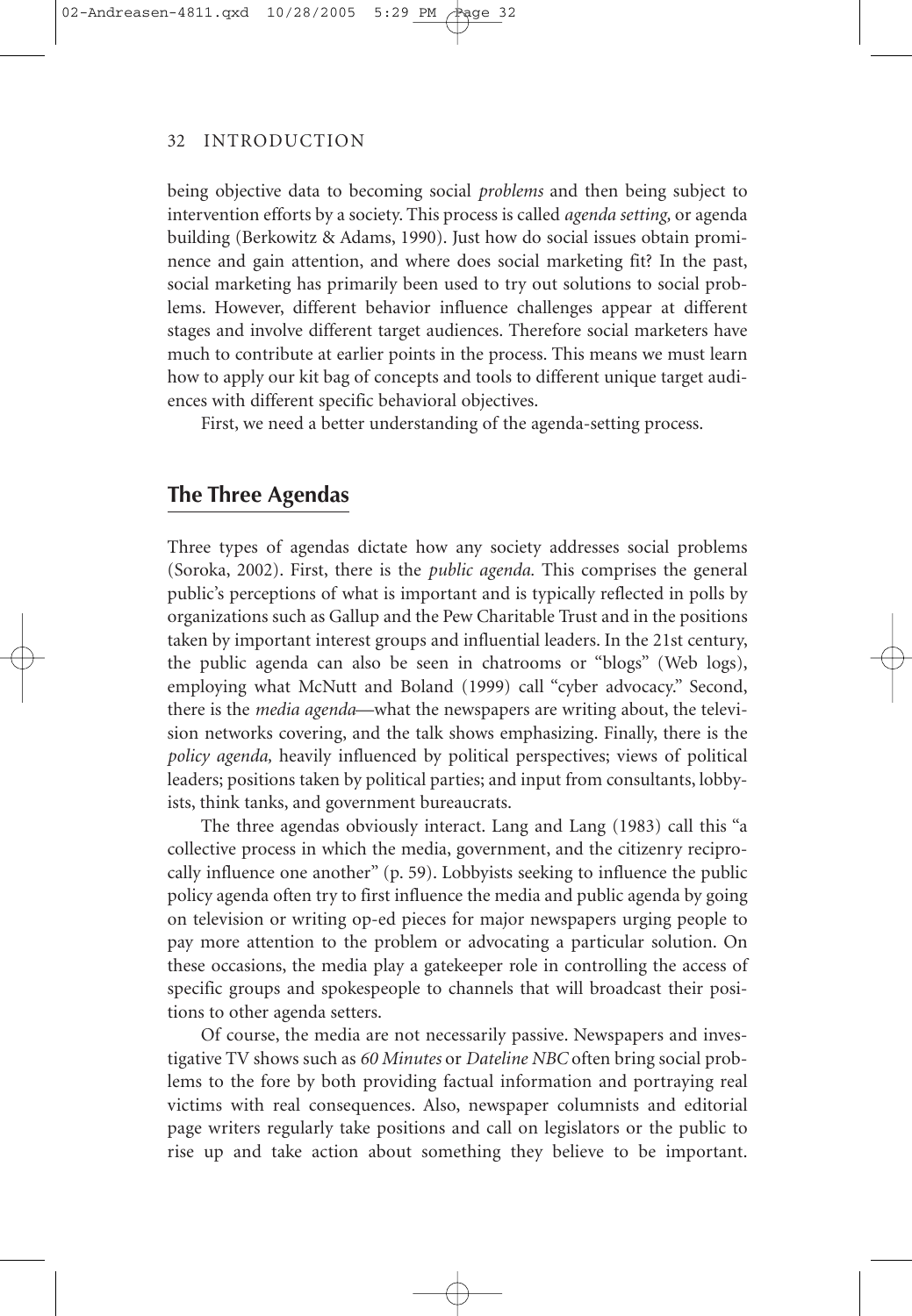However, it should be clear that the media do not necessarily influence the public's priorities. Bernard Cohen noted in the early 1960s that the print media

02-Andreasen-4811.qxd 10/28/2005

may not be successful much of the time in telling people what to think, but it is stunningly successful in telling its readers what to think *about.* And it follows from this that the world looks different to different people, depending not only on their personal interests but also on the map that is drawn for them by the writers, editors, and publishers of the papers they read. (Cohen, 1963, p. 13, emphasis in original)

The media can also play a critical role in what Wallack and others call "framing the issue" (Wallack, Dorfman, Jernigan, & Themba, 1993). For example, in the early stages of the HIV/AIDS epidemic, the media portrayed AIDS in the United States as affecting a relatively narrow set of specific, high-risk groups. Only later did it acknowledge that AIDS was a general problem potentially affecting everyone. Today the media—and other leaders—differ in how they have portrayed the AIDS epidemic internationally. Some see it as a tragic human problem, especially for those countries such as South Africa and Zimbabwe, where infection rates are especially high. Others recognize the human dimension but frame the issue as a matter of global political stability and therefore an issue of foreign relations. Former Secretary of State Colin Powell was particularly vocal through the media in urging Americans to see the worldwide AIDS problem as potentially destabilizing and therefore a possible cause of serious domestic consequences for the United States. As he said in a September 2003 speech at the United Nations:

AIDS has left 15 million orphans, and unless we stem the tide, that number will swell to 25 million by the end of this decade. The vast majority of these children are likely to live without emotional support, without the barest of physical necessities, and without any prospects for the future.

Unless we act effectively, these precious children are likely to perish in the same cycle of disease, destitution, despair and death that took the lives of their parents. The appalling statistics do not begin to describe the magnitude of the destruction wrought by AIDS. AIDS is more devastating than any terrorist attack, any conflict or any weapon of mass destruction. It kills indiscriminately, and without mercy.

As cruel as any tyrant, the virus can crush the human spirit. It is an insidious and relentless foe. AIDS shatters families, tears the fabric of societies, and undermines governments. AIDS can destroy countries and destabilize entire regions.

The interaction between the public agenda and the policy agenda can also vary by issue. Polls reflecting the public agenda can have important influences on the political agenda because they signal legislators about what their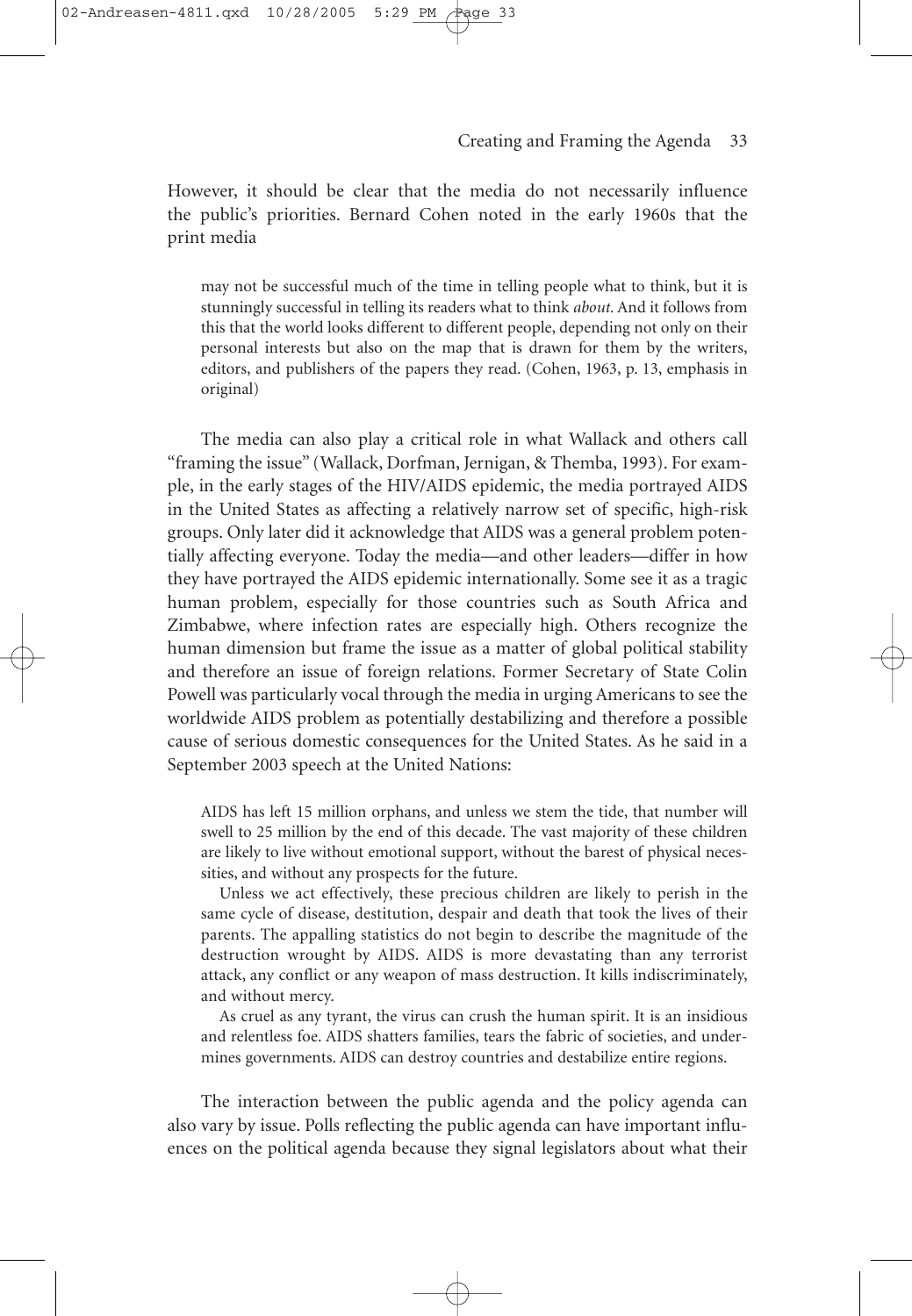constituents seem to want—and what they do not want. Despite politicians' protestations that they *never* make judgments based on the latest opinion poll, it is often clear that they do. Politicians want to be reelected, they want to be seen as leaders, and they want to get in front of powerful causes. By sensing the public agenda, they can advance a fourth agenda—their own.

There are other ways in which the public and political agendas interact. Advocacy organizations with large memberships, such as the National Rifle Association (NRA) or AARP, lobby politicians, claiming they are merely conveying what their members want. Sometimes the public makes its wishes known more directly, and legislators realize that they must hurry to get out in front of the parade. In 2003, the U.S. Federal Trade Commission established a national "do-not-call" registry in an effort to reduce the number of intrusive telemarketing calls citizens were experiencing. The telemarketing industry mounted legal challenges to the Federal Trade Commission's (FTC's) authority to create such a list, and a judge ruled on September 23, 2003, that the FTC did lack proper authority. Still, 50 million Americans had already signed up for the registry—which would explain why the House and Senate passed legislation the very next day giving the FTC the necessary authority, and President Bush signed it into law the following Monday, September 29 (*Mainstream Marketing v. FTC*, 2003).

The political agenda also often follows the public agenda because of politicians' needs for campaign financing. Politicians have to pay close attention to what the polls say and what lobbyists and consultants in the policy community tell them are important issues. Supporting these views can have important impacts on reelections, as money is increasingly the "mother's milk of politics" (Mutch, 1988).

This last point makes clear that there are not only interactions across the three sets of agendas but interactions within each domain. Within the public agenda domain, various interest groups often claim to be the *only* ones speaking "for the people" to convince the media or the policymakers that only *they* are the ones who should be listened to. Influential book authors or prominent nonpolitical leaders write op-ed pieces to try to get others to accept their positions. Coalitions are formed (sometimes among unlikely allies) to increase their influence on the policy agenda. Within the media world, there is some evidence suggesting that there is a synergistic influence among categories. It is often rumored that the major television networks choose stories for the evening news by discovering which issues are given priority by key morning papers such as the *New York Times* and *Washington Post,* or what is being talked about by bloggers that day.

A good example of how conflicting agendas form and get played out could be seen in the early years of the HIV/AIDS challenge in New York City at the beginning of the epidemic.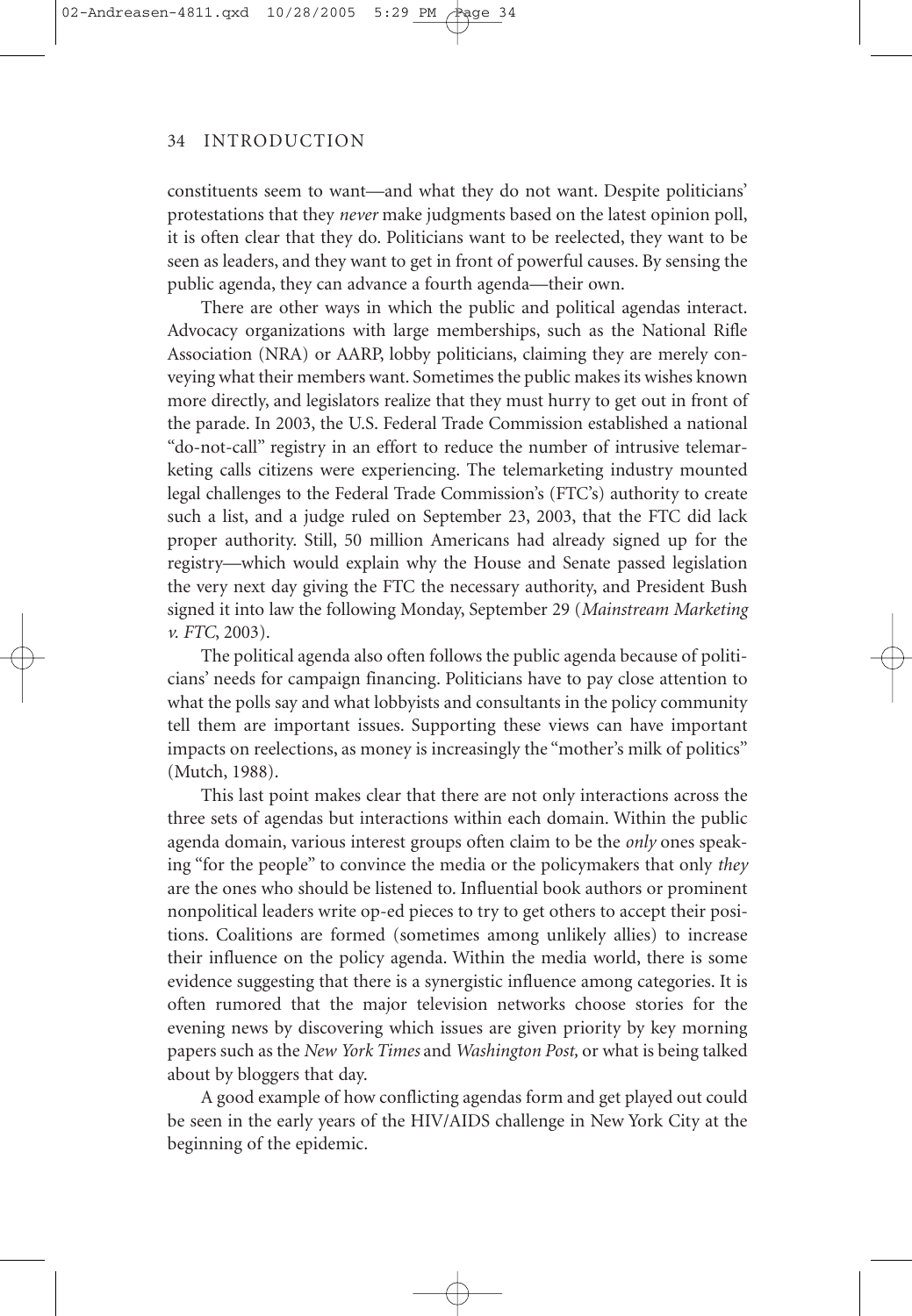#### THE NEW YORK CITY AIDS AGENDA

Agendas and their prominence are sometimes affected by preferences among solutions. Chambré (1999) has noted that the two primary publics with the most interest in the AIDS issue in the United States in the 1980s and 1990s had very different preferences for solutions. Gay men wanted better drugs to prevent the spread of AIDS or to minimize the consequences of the disease. The other key population, intravenous drug users and those concerned about them, instead wanted an increase in the number of free needle exchange programs. The relative dominance of each of these solutions shifted back and forth on the policy and public agendas over time, as did the positions of key players.

The two perspectives—those of gay men and those of drug abusers—rose and fell in their general acceptance by the broader public. The gay men's community sought to increase awareness of the issue and preference for "their" solution through dramatic events and other modes of public advocacy, including picketing and celebrity-stoked fundraising. Their solution was not particularly controversial, although sometimes the tactics used by groups such as the AIDS Coalition to Unleash Power (ACT UP) were viewed as too confrontational and sometimes annoying to potential supporters. Fundamentally, however, arguing for research to find a drug or set of drugs that would cure or at least manage a serious medical condition was well within the "American tradition." At the same time, homosexual lifestyles were becoming significantly less controversial, especially in New York City, where Chambré's case study was done. Pushing the "drug agenda" was acceptable and even widely supported. The major impediments were funding and the state of medical science.

The problem for intravenous drug users was very different. First, they had very few organizational skills and little political influence. Their cause had to be advanced by others acting on their behalf. Second, the course of action they were proposing faced significant opposition at various points because it conflicted with other agendas. On the one hand, it competed with agendas that gave *higher* priority to reducing drug use per se. Needle exchange was seen by many politicians and competing advocacy groups as a tactic that would, at best, keep addicts using their drugs longer and, at worst, would increase the total number of users. Needle exchange supporters also confronted groups that said that this solution, which to a significant degree benefited Hispanic and African American users, conflicted with racial and ethnic agendas.

*(Continued)*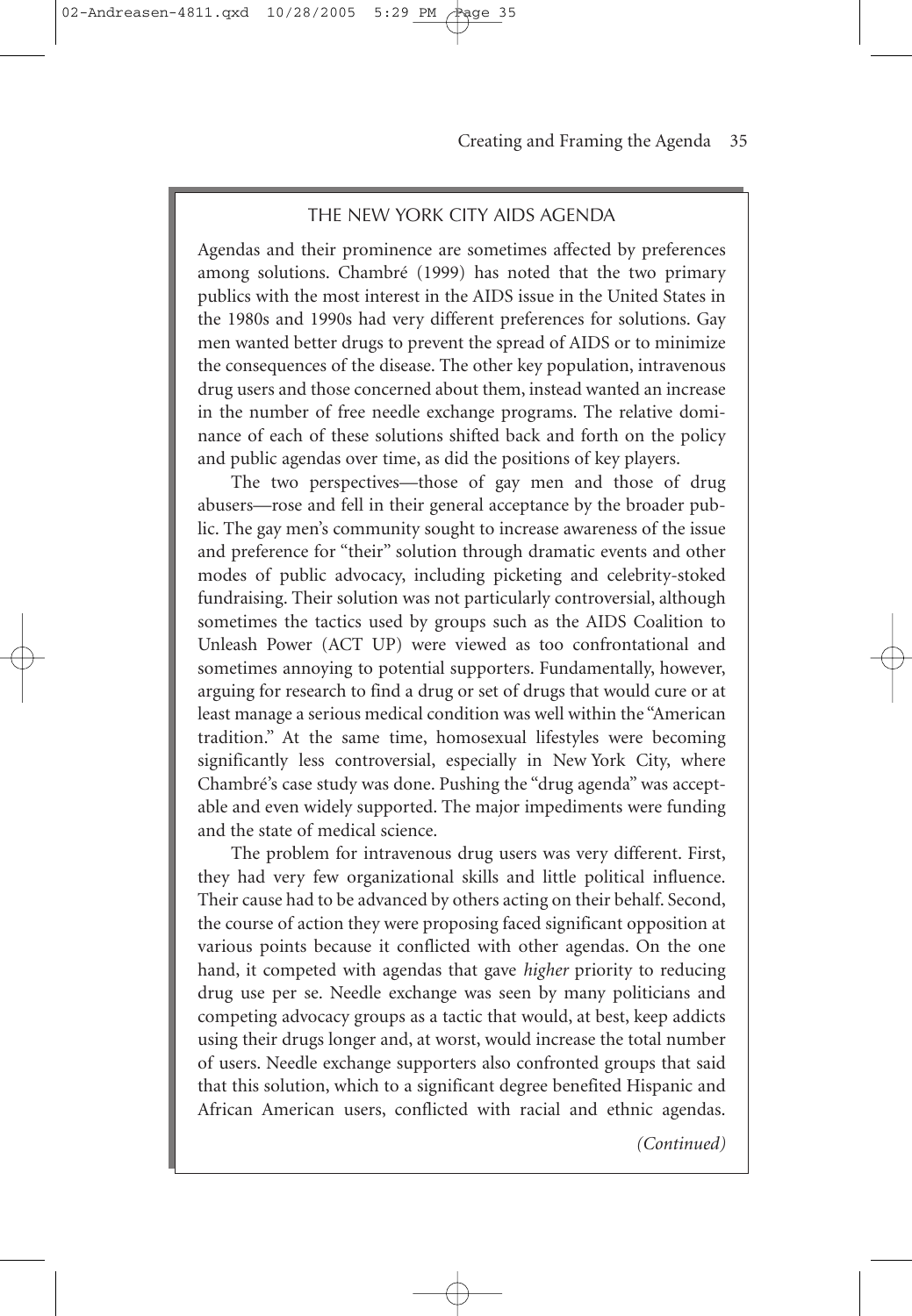#### (Continued)

Many powerful African American leaders argued that, because needle exchange programs typically focused on minority neighborhoods, the programs were stigmatizing African Americans and making drug use a "black problem." Although they later backed down, these spokespeople were influential enough that when an African American mayor, David Dinkins, was elected in New York City, he decided to halt the needle exchange program for a time.

Clearly, it is important to understand the competition among agendas both within and across domains. Some would argue that it is the public agenda that is ultimately the most critical in sustaining an issue and leading to some attention being given to desired outcomes. The media agenda helps to galvanize interest, shape the debate, and carry messages among interested parties. However, the media's ultimate attention to its own audience ratings means that most media outlets will abandon a problem area if it does not get "public traction."

With respect to the other two agendas, public and policy, it is not always clear which will prevail. The policy agenda often progresses parallel to the public agenda because, if the ultimate outcome is mainly a political decision, as we have noted, politicians are reluctant to get too far in front of public opinion; consequently, the public agenda dominates. On the other hand, there are many social problem areas wherein the technical issues are sufficiently great that those in the policy world prevail simply because they know more about the problem and likely solutions.

# **Public Polls Versus Public Knowledge**

How do we track agendas—particularly the public agenda? Daniel Yankelovich has studied agenda setting for more than 40 years, with a particular focus on the roll of public opinion polling. Public opinion polls are often taken by politicians and the media as the definitive measure of the public agenda. Polls are often relied on by policymakers for guidance as the latter seek to make change happen. Yankelovich (1991) argues that this reliance is often ill conceived. He says that where public opinion is to be used as a guide for social action, one should recognize several things. First, there is a difference between "mass opinion" and "public judgment." The former is relatively superficial, inconsistent, and not grounded in any sense of personal responsibility.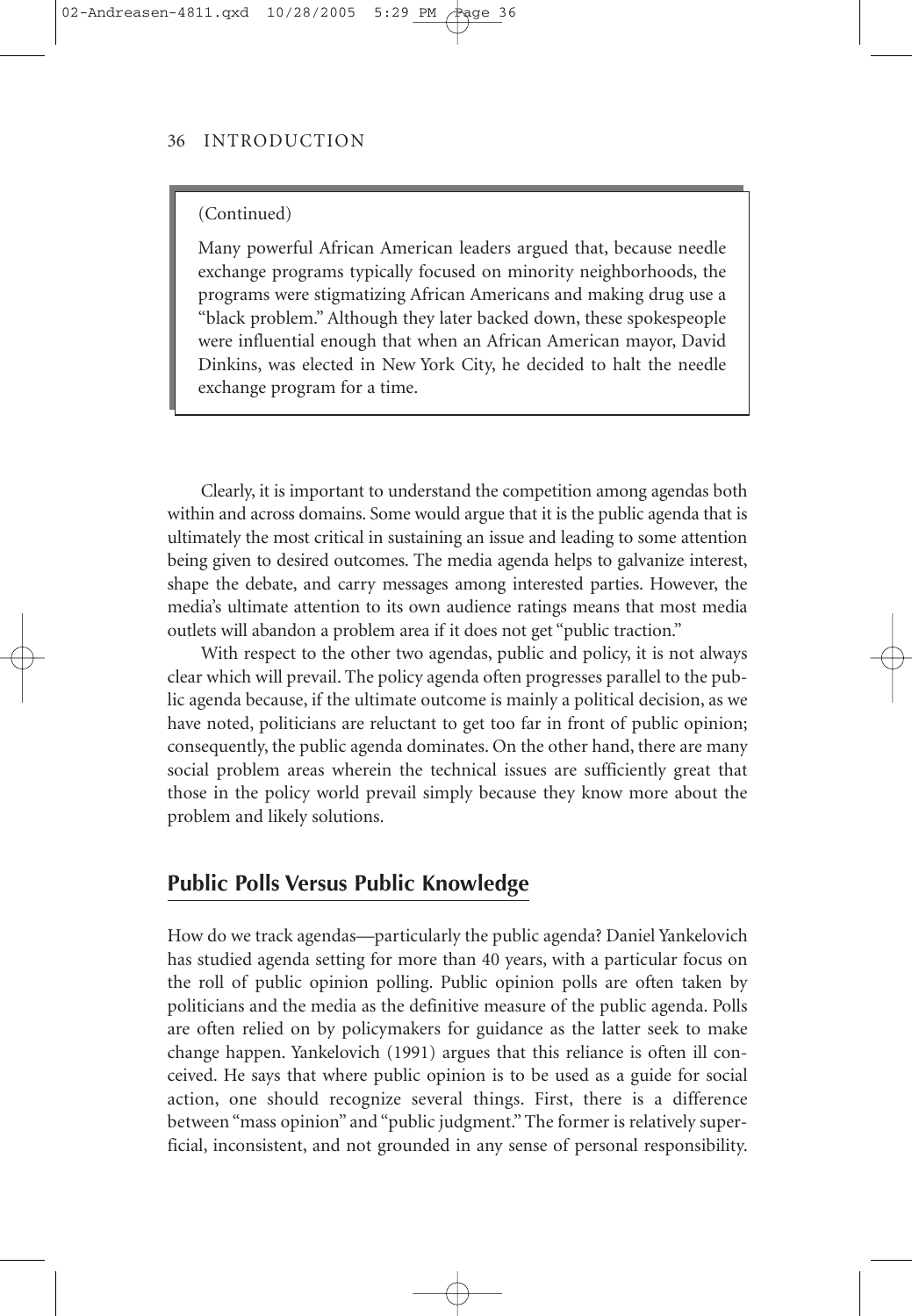*Public judgment* results when individuals have thought through the issues, understood the action alternatives, and considered the personal sacrifices and other implications of the choices that might be made. In coming to public judgment, there is "more emphasis on the normative, valuing, ethical side of questions than on the factual, informational side" (p. 5).

Second, it necessarily follows that public opinion is not the same as *expert* opinion, nor are they on the same dimension in the sense that public opinion can be considered simply less-informed expert opinion. Public judgment does have informational content, but it is more than that. It is the result of an evaluation of issues in terms of personal relevance. Yankelovich (1991) makes clear that education or public information campaigns—often proposed by advocates as all that is needed to move issues forward—seldom have the major impacts on public judgment that sponsors hope for. This is because critical social issues are less about facts than about the values and sacrifices in play.

Third, Yankelovich (1991) believes there is a methodological reason that polling ought to be suspect. The way that public polls are undertaken (usually by means of telephone or Internet surveys) means that they will measure mass opinion rather than public judgment. Such measures are not likely to be stable. For this reason, Yankelovich argues that they should not be used as a definitive guide for policy choices, although they can more accurately indicate the degree to which people's attention has been aroused.

# **Stages in the Agenda-Setting Process**

Yankelovich (1992) proposes a predictable set of seven stages that transpire as an issue moves up the public agenda from discovery to the point where public judgment has coalesced and the populace is ready for change. The steps he proposes are as follows:

*Stage 1: Dawning Awareness.* This is the stage at which the public first becomes alerted to a potential social problem and perhaps some suggested solutions. The media play an important role here: reporting new data, presenting vivid examples of the situation, and summarizing speeches or position papers alerting the society to the topic.

*Stage 2: Greater Urgency.* This second step in consciousness raising occurs when individual members of the public see some personal implications and are ready to consider some responses.

*Stage 3: Discovering the Choices.* Often at this point, the experts and "policy wonks" will float a number of trial balloons about how to handle the problem. The public will begin to consider these alternatives and evaluate some of the trade-offs to be made with each.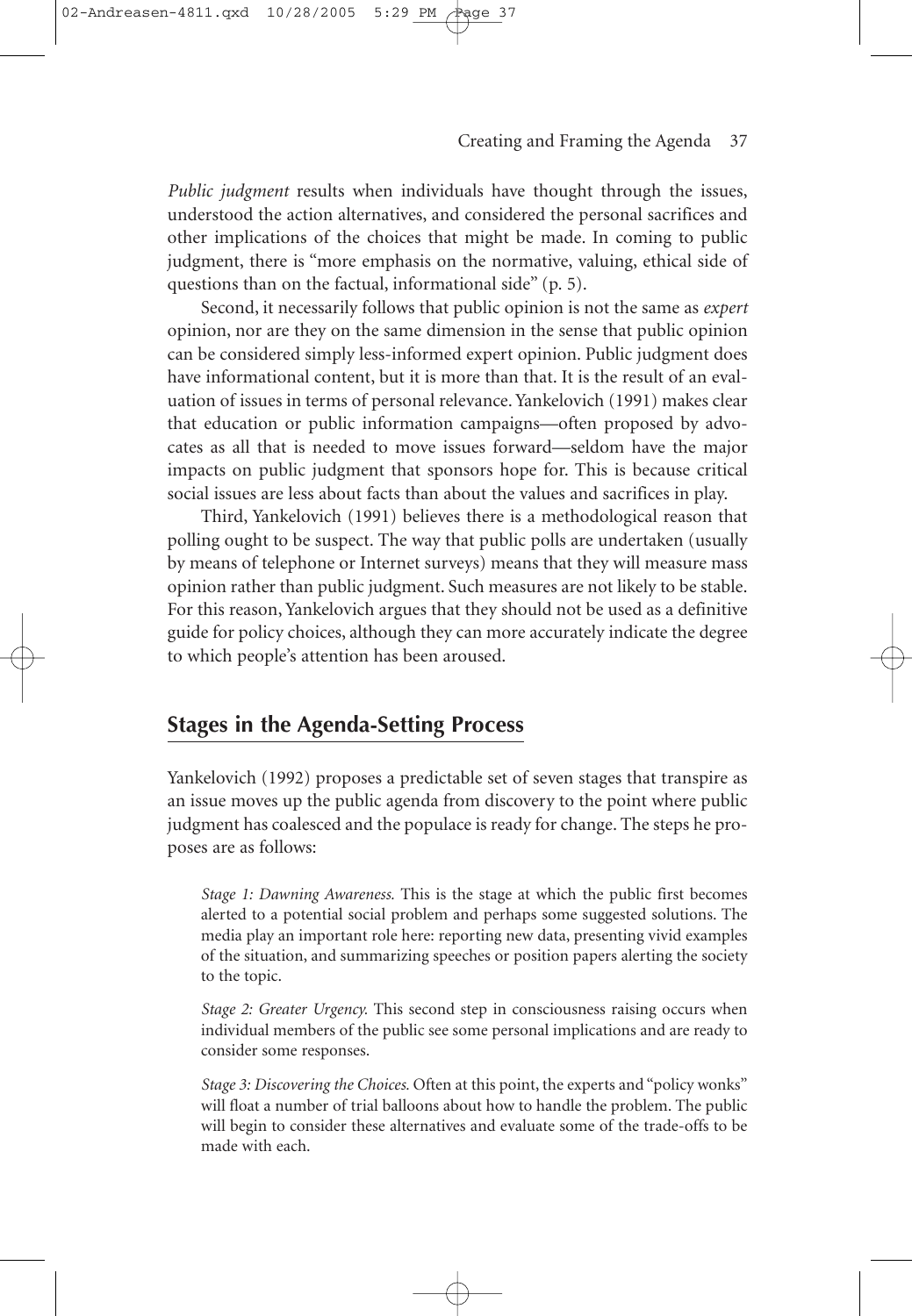*Stage 4: Wishful Thinking.* Yankelovich (1992) sees this as a stage at which the public tends to think it can have it all—a tendency he suspects may have grown more common in the last few decades. At this point, the public has not faced up to the hard choices that will have to be made. For this reason, politicians and other experts may be deluded into thinking that the public is ready for action. Yankelovich cites legislators who enacted both caps on costs and higher premiums for Medicare in 1988, based partly on polls that showed that 69% of older Americans would support a program to address the risks of catastrophic medical costs. It turned out that they were unwilling to bear the higher costs once they realized what they would be, and the legislation was repealed 18 months later.

*Stage 5: Weighing the Choices.* Up until this point, the policy mavens, reporters, and editorial writers have been doing the heavy lifting in terms of figuring out the concrete benefits and costs of the choices. At this stage, however, the public finally becomes engaged, with people thinking through what a new course of action means to them personally.

*Stage 6: Taking a Stand Intellectually.* This is the point at which the public will have carefully considered the facts at hand and accepted mentally one course of action. This does not mean that the action is accepted yet emotionally. For example, many businessmen in Western democracies—perhaps the vast majority—would argue that women should have the same opportunities to rise to the top of businesses as men. Still, a significant portion of these same men finds reasons why it is not yet time for such a step for specific women, because it runs counter to the men's lingering preferences for stay-at-home wives.

*Stage 7: Making a Responsible Judgment Morally and Emotionally.* Yankelovich (1992) says: "Intellectual resolution requires people to clarify fuzzy thinking, reconcile inconsistencies, consider relevant facts and new realities, and grasp the full consequences of choices. Emotional resolution requires that people confront their own ambivalent feelings, accommodate themselves to unwelcome realities, and overcome an urge to procrastinate" (p. 106).

Other researchers have also sought to delineate the stages through which issues move up the broader society's various agendas. It is not surprising that they do not agree on the number of stages or their contents. For example, Rogers, Dearing, and Chang (1991) studied the media coverage of the AIDS issue in the 1980s and concluded that there were four stages in forming the media agenda: the *initial era,* during which there was little attention paid to the issue; the *science era,* during which more attention was paid to assembling the facts around the issue; the *human era,* during which the issue was personalized with interesting cases and stories; and the *political era,* during which the focus became what action was going to be taken to address the problem.

The economist and urbanologist Anthony Downs (1972) suggests that a linear model of public attention to specific social problems is not appropriate the process is not unidirectional. As we noted in the preceding chapter, public interest is often mercurial and often wanes before anything happens at all. The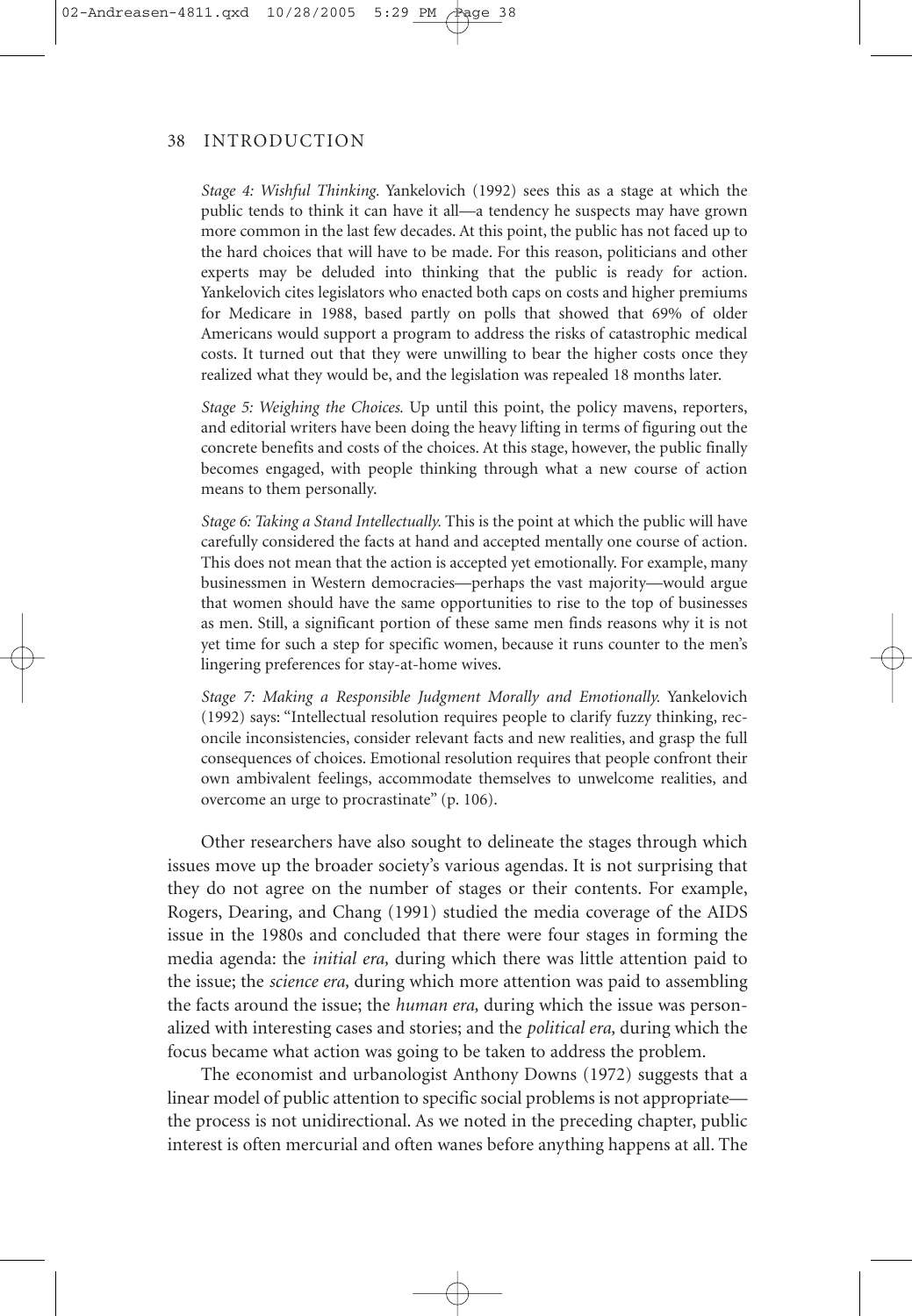public gets excited about a topic for a time but eventually becomes bored and moves on to other, "hotter" topics—a phenomenon also found in the media. Downs proposes five stages to this cyclic process.

*1. The Preproblem Stage.* Problems may well exist for some time before the public becomes interested. To move onto the public agenda, the problem needs what Yankelovich (1992) describes as "awareness and urgency." Downs (1972) argued that many problems are really less serious by the time the public pays attention to them and cites domestic racism, poverty, and malnutrition in the United States as examples. (On the other hand, such a pattern appears not to have affected recent social problems such as obesity, women's heart problems, and AIDS, which have constantly risen in prominence over the last decade.)

*2. Alarmed Discovery and Euphoric Enthusiasm.* At some point, the issue is "discovered." Downs (1972) argues that, once the public is engaged, there is a period of enthusiasm about finding a solution, emanating from Americans' inherent optimism and belief that any problem can be fixed with a lot of concerted effort and maybe some new technology. This would parallel Yankelovich's (1992) "wishful thinking" stage. It describes well the views of the HIV/AIDS problem in the early 1990s, when there was widespread belief that medical technology would soon find a cure.

*3. Realizing the Cost of Significant Progress.* With time, the population comes to believe that major problems will take a lot of money to solve (worldwide AIDS), major restructuring (air pollution, global warming), or serious individual or public sacrifices (obesity, racial segregation). Downs (1972) suggests that the major feature of this stage is the recognition that there is an unpleasant connection between the problem and solutions that people may have to make. This would be Yankelovich's (1992) Stage 5: weighing the choices.

*4. Gradual Decline of Intense Public Interest.* In contrast to Yankelovich's (1992) model of ever-forward progression of individuals, Downs (1972) argues that the realization that a problem will be hard to solve leads to one of three outcomes. Some people will get discouraged. Some will feel threatened by the solutions and so stop talking about the problem and hope it will go away. Others just get bored. Progress may have been made, and people thus conclude that "it is only a matter of time" before the problem is gone—so they can move on to worrying about other matters. This is certainly a challenge for those concerned about smoking or AIDS in the United States in the early 21st century, as many believe (wrongly) that these problems have been successfully managed. It is not unheard of for campaigns to turn to celebrities to keep up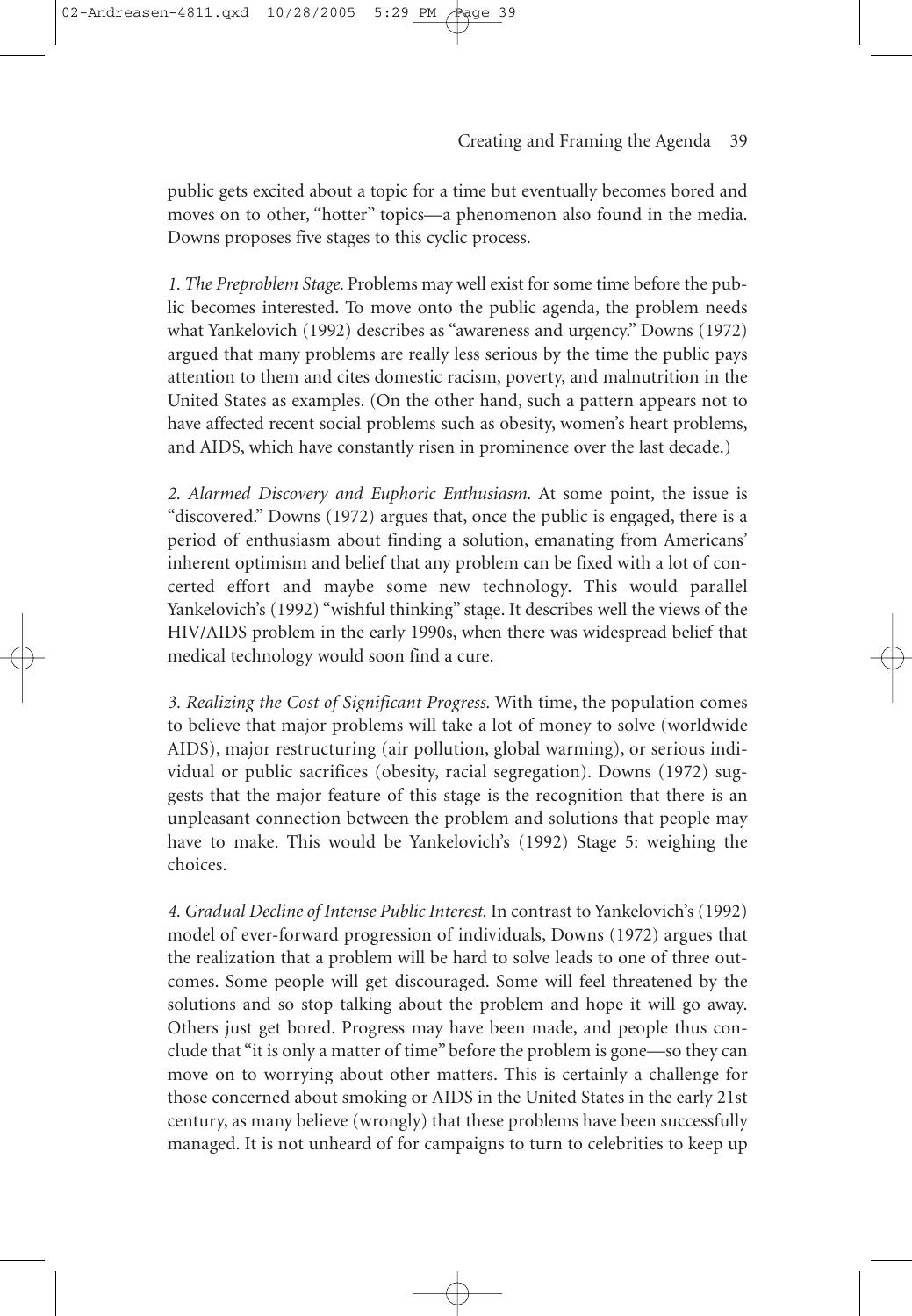interest, as when Elizabeth Taylor speaks up about the continuing HIV/AIDS problem in the United States.

*5. The Postproblem Stage.* Neglect does not mean that the problem has disappeared or that people are not working on it. It is just that the public has moved on to other topics. The homeless are still with us all over the world, and there are programs and systems in place to help them. However, homelessness is no longer a "hot" issue except perhaps in some countries and some cities in the United States. The same is true of high blood pressure, a longstanding focus of social marketing (Andreasen, 1996). Various medical groups are still concerned about high blood pressure, but there is currently more interest in diseases such as diabetes that are a consequence of the growing rates of obesity.

Issues that do not affect large numbers of people or that are largely outside of their everyday existence (homelessness, ozone depletion, Amazon rain forest destruction) tend to be hard to dramatize and sustain. People are not reminded of them in their daily lives. Issues that have solutions that do not seem feasible or that threaten some important benefits to the majority of the public are likely to be ignored. For example, air pollution may not be a public or political priority if it means stiffer gasoline taxes are needed to improve roads or to subsidize public transportation to combat air pollution. For many, tackling air pollution would mean giving up their SUVs—an undesirable outcome for most.

It also should be pointed out that there are issues that are just dull and boring or that affect only small, specialized (sometimes invisible) segments of the population. It is very difficult to get the public aroused about minor corporate loopholes in the tax system, even though these loopholes can mean significant burden shifting from business to the general public taxpayer. On the other hand, there are "evergreen" issues, such as corporate embezzling, road rage, and airline safety, which affect a majority of people and do not require oppressive personal solutions that would punish individuals directly. These issues also make for dramatic media copy.

It is certainly also true that the public often exhibits shortsightedness and callousness when it comes to addressing social problems. People often fixate on their own issues and ignore or downplay others that are globally very important. There are individuals and groups who are very concerned about the extinction of the snail darter or other rare species in distant locations and want foundations and the government to spend resources to do something about them. At the same time, these individuals may ignore abject poverty, child neglect, and crime in their own cities. They can obsess over highly publicized killings involving actors such as Robert Blake or OJ Simpson or potential child abuse by Michael Jackson and ignore the genocidal murder of thousands of Fur, Zaghawa, and Masalit peoples in the Darfur region of Sudan.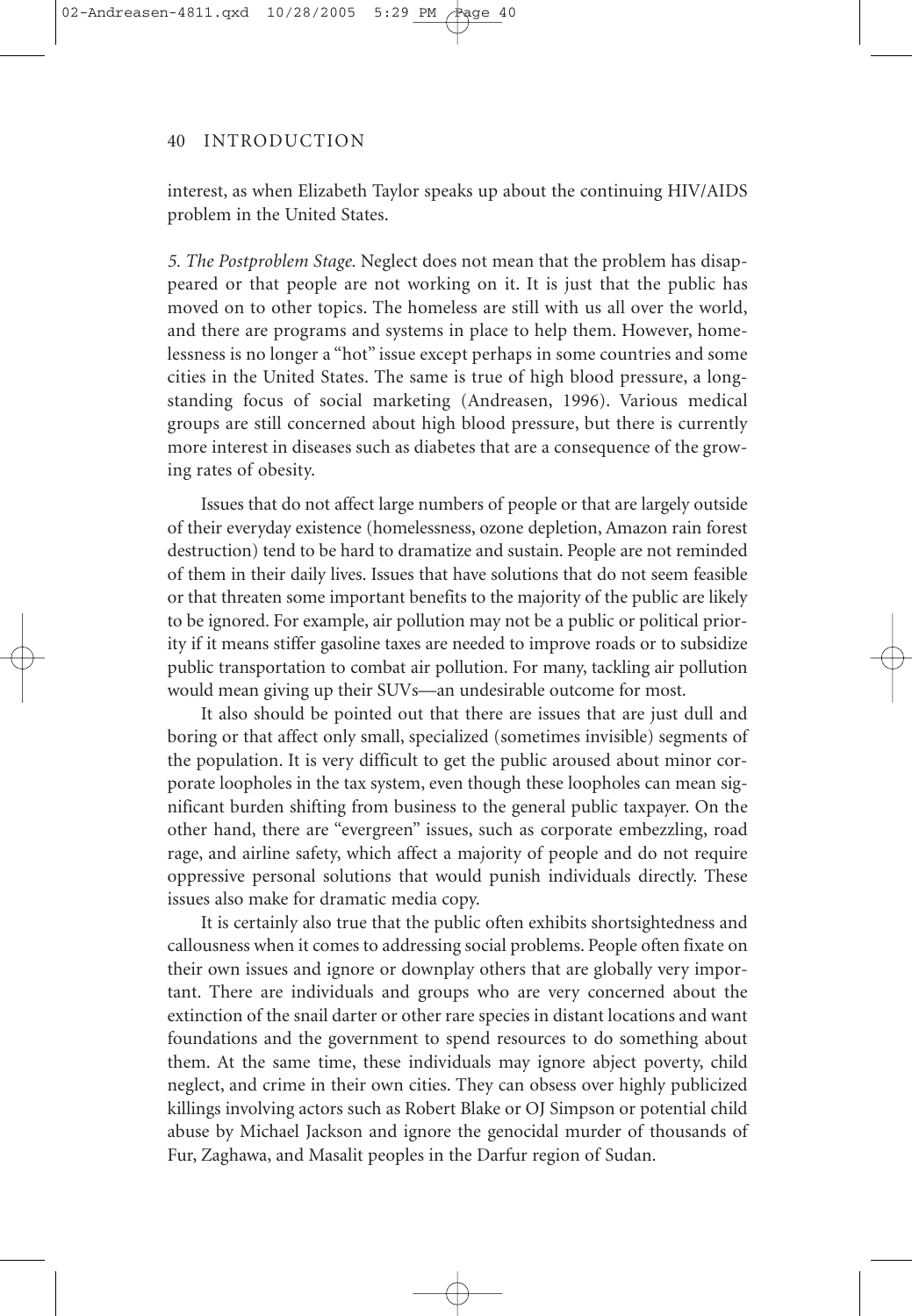# **A Proposed General Process of the Social Change Life Cycle**

Although there are a great many options to choose among, it is crucial that we agree on a model timeline for the social change process to guide us for the remaining chapters of the book. Borrowing from Yankelovich and Downs as well as—for the first time—from social marketing theory, I propose the progression outlined in Table 2.1.

# **Moving an Issue Up the Public Agenda**

What are the factors that seem necessary if a social problem is to move rapidly through these stages? Obviously, one needs a solid scientific basis and clearly undesirable consequences. Beyond that, various individuals must take action if there is to be a rapid rise in interest.

*Charismatic Spokespeople.* A social problem becomes prominent more rapidly when there are high-profile individuals "out front" on the issues. Preferably these will be individual leaders or statesmen with knowledge, competence, talents, communications skills, political and media contacts, cunning, and charisma. Ralph Nader is such a person, and he has been effective in raising a number of critical social issues, starting with his challenges to the auto industry in the 1960s. C. Everett Koop and David Kessler were key figures in alerting us to the problems of smoking and pushing changes in tobacco policy.

*Leaders of Coalitions.* Solid organizational backing can amplify the spokesperson's messages. Single groups or a few individuals are unlikely to create major change—although they can be catalysts. Coalitions of forces need to be assembled and brought to bear on the crisis. Grassroots mobilization has been effective in environmental protests on the European continent and domestically on the AIDS issue.

*Foundation Leaders.* For an issue to get traction, studies often must be done, experimental interventions tried out, and conferences and study groups assembled. This is typically the role of foundations and their grant makers. Sometimes they are leaders in forcing societies to come to terms with an issue, as with the Robert Wood Johnson Foundation's efforts in end-of-life care issues and health insurance for children.

*Government Legislators and Agency Heads*. Major change typically involves legislation and federal or state funding of initiatives. As solutions are identified,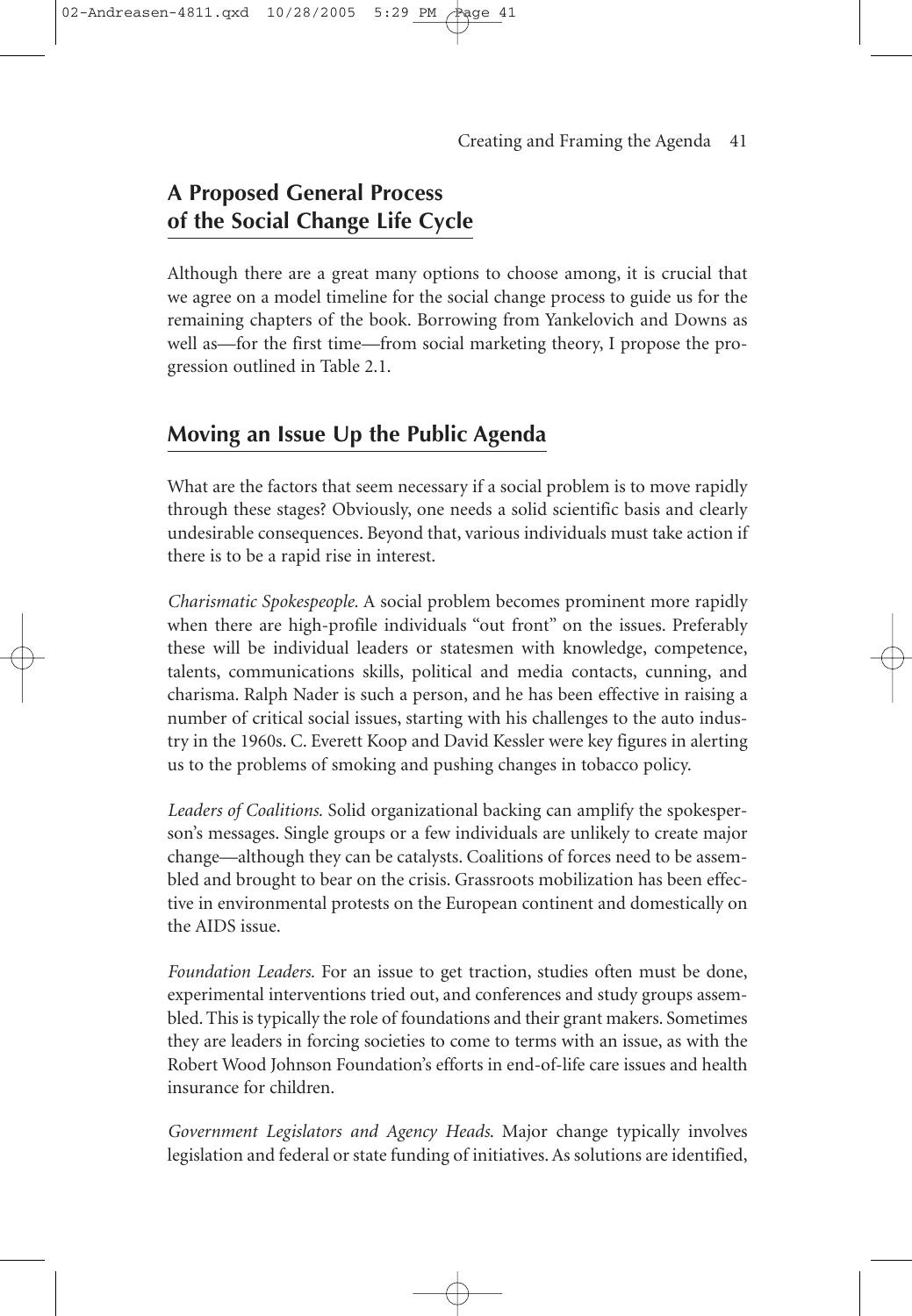# **Table 2.1** Stages in the Life Cycle of a Social Change Issue

| Stage 1:<br><b>Inattention</b><br>to the problem      | The social problem exists, as evidenced by concrete data or<br>dramatic anecdotes, but it has not yet become anyone's concern.                                                                                                                                                                                                                                                                                                     |
|-------------------------------------------------------|------------------------------------------------------------------------------------------------------------------------------------------------------------------------------------------------------------------------------------------------------------------------------------------------------------------------------------------------------------------------------------------------------------------------------------|
| Stage 2:<br>Discovery<br>of the problem               | The problem comes to the attention of individuals or groups<br>(including the media) who think it needs to be addressed. At this<br>stage, initial baseline analyses or measurements will be<br>undertaken. Nuances of the problem will begin to emerge-for<br>example, learning who is most affected by the problem.                                                                                                              |
| Stage 3:<br>Climbing<br>the agenda                    | Activists, advocacy groups, individual politicians, investigative<br>reporters, and nonfiction writers raise the volume on the issue.<br>They marshal even more evidence, produce real victims, and<br>potentially raise the guilt level of those not affected. At this stage,<br>funders and potential interveners begin to find the issue<br>sufficiently important for attention and possible action.                           |
| Stage 4:<br>Outlining<br>the choices                  | Analysts and advocates look at the data and consider how the<br>problem might be addressed. Evidence about causal linkages will<br>be important, as will scenarios for possible intervention.                                                                                                                                                                                                                                      |
| Stage 5:<br>Choosing<br>courses of action             | This is where debate takes place over the benefits and costs that<br>action and inaction will have on society, victims, and those who<br>have to take action (e.g., donate money, pass laws) if there is to be<br>a solution. Attention will be paid to the efficacy of various<br>solutions. Opposing forces emerge and solidify their positions.                                                                                 |
| Stage 6:<br>Launching initial<br>interventions        | Foundations or government agencies put money into programs.<br>Organizations mount pioneering efforts and test alternative<br>strategies and tactics. These will involve both downstream and<br>upstream interventions, in which social marketing can play a<br>major role.                                                                                                                                                        |
| Stage 7:<br>Reassessing and<br>redirecting efforts    | With most difficult changes, progress is slow, and there are<br>periods of acceleration, deceleration, progression, and regression.<br>At some point, key figures will feel that it is time to take stock of<br>where the problem stands. The outcome may be a reorientation<br>and resurgence of interventions-or it may not.                                                                                                     |
| Stage 8:<br>Achieving success,<br>failure, or neglect | After a number of years, the problem will have found some major<br>solutions or will have proven basically intractable and, in the<br>absence of dramatic progress or new data, will "drop off the radar<br>screen." The latter may also be the result of new competition from<br>the latest social problem that captures the public's imagination<br>and drives the "old" problem into the "dustbin of history"<br>(Cohen, 2000). |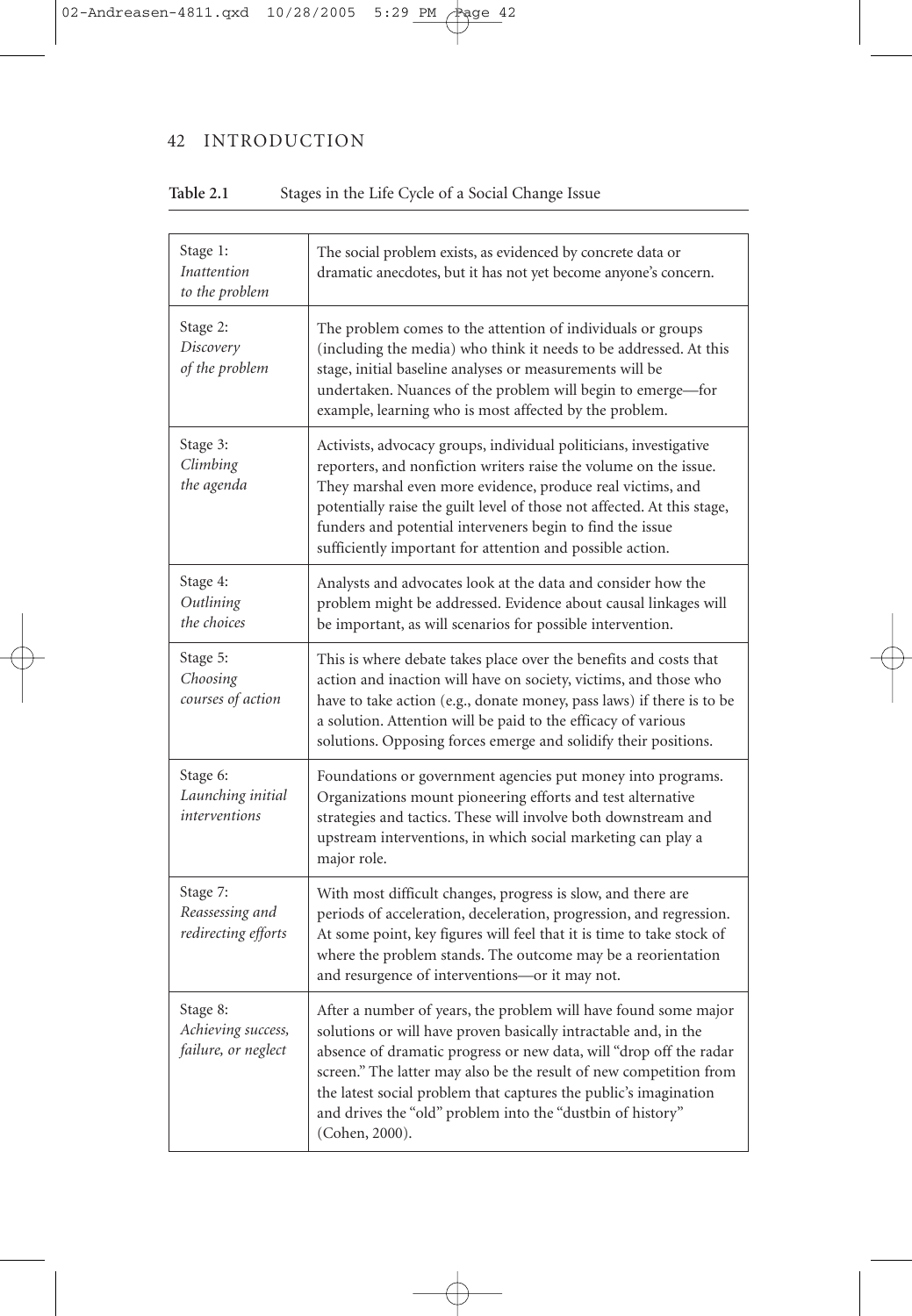## 02-Andreasen-4811.qxd 10/28/2005

#### Creating and Framing the Agenda—43

government agencies typically provide overall guidance, set strategy, and develop monitoring systems. State and local governments then follow up with tailored interventions and policy changes that fit their own culture and their areas of responsibility. In promoting seat belt usage, the federal government raised the issue and created databases. State governments passed specific regulations; for example, in the use of safety belts and safety seats for children and infants. Local governments then set policies and practices for law enforcement.

*Journalists, Editors, News Directors.* As I have noted, the media helps us think about social issues. Reporters and commentators can provide barrages of data, carry pronouncements by spokespeople, tell stories of victims, and report on test solutions. They can contribute greatly to changes in social norms. At later stages of the change process, the media are critical in delivering information about what exactly individuals need to do and how they can do it (Backer, Rogers, & Sopory, 1992).

These key figures, in turn, are supported by field investigators, epidemiologists, scientists, survey researchers, and the various staff members and volunteers who eventually get into the trenches to make change happen.

Because it is *individuals* who must act at various stages to accelerate the agenda building process, there are, therefore, multiple touch points at which social marketing concepts and tools can play a critical role. Social marketers spend their time trying to understand how to induce target audiences to undertake important behavioral changes. Upstream players in the agenda-setting process are no different from downstream individuals who need to adopt better behavioral patterns. Only their issues are different.

# **Disjunctions and Distortions in the Agenda-Setting Process**

The process by which societies move from discovery of a problem to acting on it is not a straight line. Changes in the playing field are common. New data or new players come on the scene. Coalitions spring up and fall apart. Initial interventions turn out to be wrong-headed or lack impact. Scandals occur, and dramatic events reenergize a flagging cause.

Sometimes the reactions to a problem spread well beyond its origins. In 1996, Europe was hit with an outbreak of bovine spongiform encephalopathy (BSE). Throughout the continent, food safety concerns were significantly heightened, as BSE could lead to incurable brain disease in humans. Many thousands of cattle were slaughtered, and exports of beef to the United States and other countries were cut off. The public's concern over food safety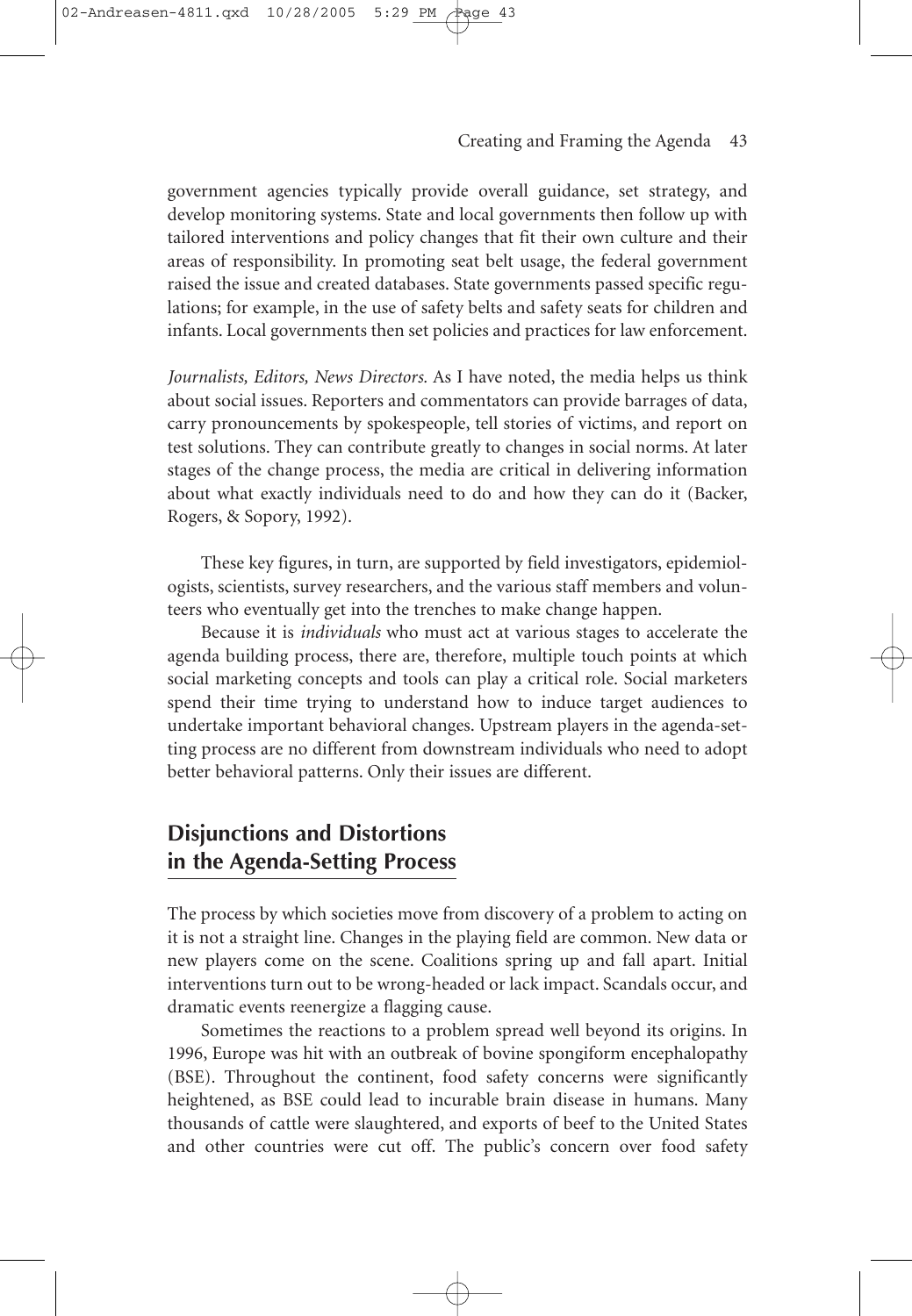spread to large-scale chicken farming because of anxiety about the amount of antibiotics routinely fed to hens. The concern for food safety then spread to genetically modified food, or "frankenfoods," as the Europeans called them.

A tertiary effect of the BSE scare was its effect on people's confidence in government regulators. In the UK, in the immediate aftermath of the problem, Minister of Agriculture Stephen Gummer was pictured in the media feeding his 4-year-old daughter beef burgers in an attempt to pacify the public. Instead of reassuring consumers, Gummer showed people that public officials charged with food safety was acting with little caution. Officials were further criticized for initially saying that BSE could not be transmitted to humans, which proved to be wrong. This harmed the credibility of UK scientific and agricultural agencies, and the public was said to have felt betrayed (UK Politics: Gummer, 1998). In an attempt to rebuild confidence in Britain's food, the incoming Blair government established the Food Standards Agency in 2000 (Department of Health, Social Services, and Public Safety, 2000).

Issues can get off-track also if committed activists or other key parties distort the seriousness of a social problem or the efficacy of possible solutions out of ignorance or because it suits their own personal agendas. The media are sometimes complicit in this in their quest for sensational stories that produce ratings but very often exaggerate or distort the facts and skew the public agenda.

A case in point is "road rage." In a recent book on public fears, Barry Glassner (1999) noted that, in the mid-1990s, a *USA Today* story described road rage as "a growing epidemic," citing a AAA report saying that traffic incidents involving personal violence in the U.S. were "up more than 50%." In actuality, the AAA study reported only 1800 such incidents in 1996. Although this was a 50% growth over the 1129 incidents in 1990, it is hardly an increase that should cause great alarm. Such headlines sell newspapers, however. They can also lead to calls for social change.

Air safety scares follow a similar scenario. Americans and the media seem to think that flying on an airplane is a very risky undertaking. Glassner (1999) reports stories in *Time* headlined "Air Safety—Under a Cloud" and in *USA Today* describing "High Anxiety in the Skies." He also notes that in almost 90 years of airplane travel, fewer than 13,000 people have died in plane crashes. A person is 10 times as likely to die in his or her bathtub as in an airplane crash. However, crashes make for vivid reporting, tragic human interest stories, and sometimes episodes of bravery and sacrifice. Such stories play out over many news cycles and can reinforce a common fear that flying is quite risky.

Distortions also occur because some social change issues are more controversial than others. Uncontroversial problems often get higher prominence than controversial ones. Fighting the challenge of breast cancer is a good example. Breast cancer charity drives are ubiquitous. There are pink ribbons everywhere, regular road races "for the cure," and dozens of product tie-ins.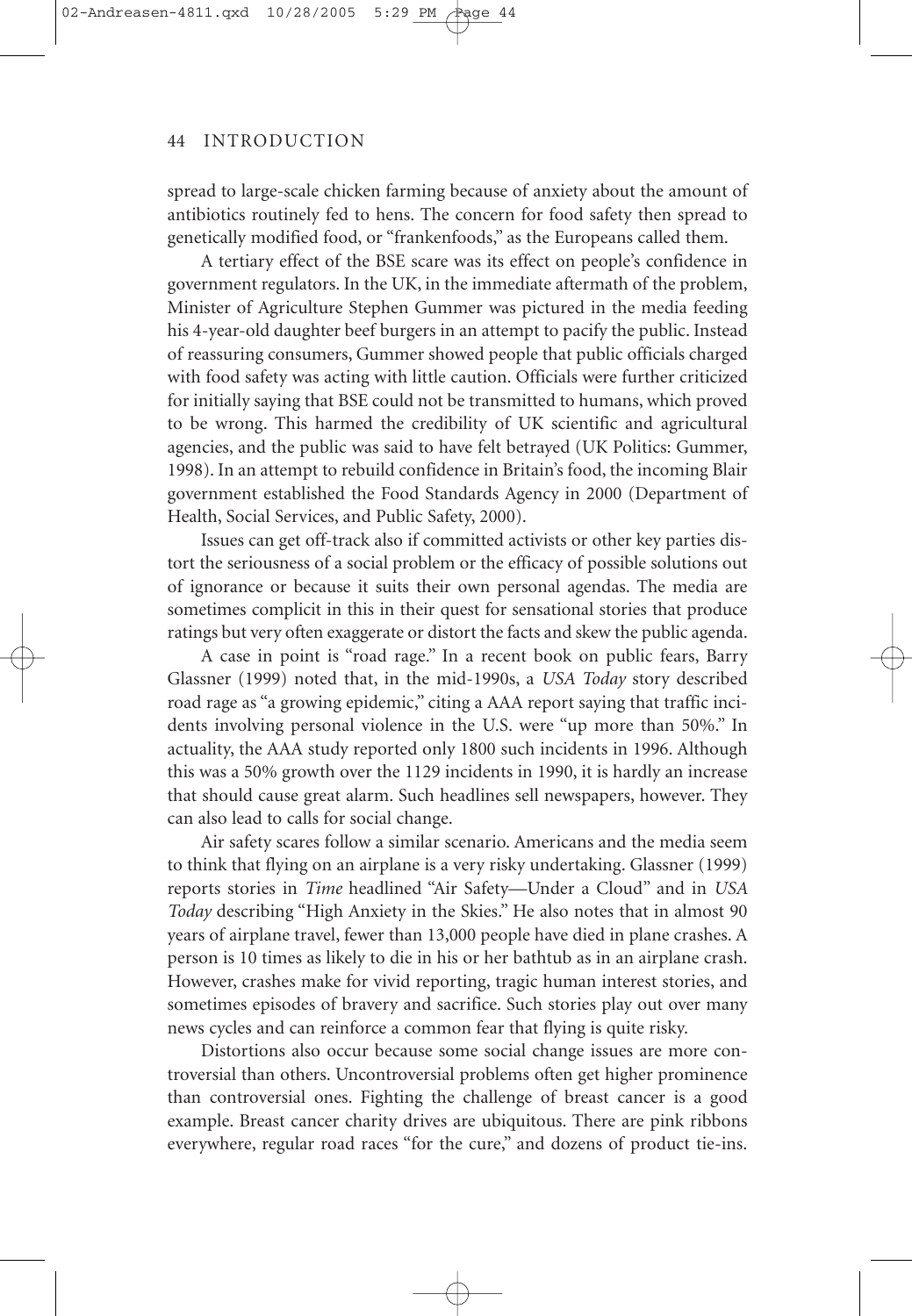Hundreds of companies have created campaigns associating themselves with the problem. Avon has made breast cancer a central social enterprise for its corporation and workforce. Avon's Breast Cancer Awareness Crusade has become one of the most powerful corporate alliance programs ever created. It raised more than \$250 million for breast cancer education and research between 1993 and 2002. The Race for the Cure, which it sponsors, now takes place in 100 cities and three foreign countries (Andreasen & Drumwright, 2001).

02-Andreasen-4811.qxd 10/28/2005

These efforts and the media activity and promotion that surround them have led to serious public misperceptions about breast cancer risks and about women's health in general. A recent study reported by the American Heart Association found that many Americans—both men and women—have come to believe that breast cancer is the number one cause of death in women. The reality is that the number one killer of women is *cardiovascular disease.* It kills 12 times as many women as breast cancer. Indeed, lung cancer is a worse cancer problem for women, killing almost 60% more women than breast cancer in 2000 (American Heart Association, 2005a).

Similar distortions are present in agendas concerning men's health. It is the case that many people, men and women, think that men have a greater risk of dying from cardiovascular disease than women. In 1980 that was true to a small degree: 4% more men died from this cause than women. Today, 15% more women die from cardiovascular disease than men. The rate of cardiovascular disease among men has dropped significantly since 1980; it has stayed at the same level or even grown slightly among women (American Heart Association, 2005b). As Dr. Nieca Goldberg, chief of the Women's Heart Program at Lenox Hill Hospital in New York, notes, this is a direct consequence of distorted public and policy agendas: "When I was in medical school, when instructors referred to heart disease, they showed slides of middle-aged businessmen clutching their chest" (Grant, 2003). This view was reflected in the common image in the media of a person with high cardiovascular risk as an overweight, Type A, corporate male keeling over one day from a heart attack and leaving behind his unsuspecting and now grieving wife and family. Such stories, however, had their desired effect. Men got the message. They learned how to take precautionary measures, and rates went down.

As Dr. Goldberg points out, however, until barely a decade ago, very little attention was paid to the problem in women, and very little research was done. Women today are unaware that their symptoms can be different from men's, and often they do not realize they are having an attack when it takes place. Similarly, doctors trained many years earlier and family members are less likely to recognize a female heart problem. They may not understand the risk factors that, for example, lead to a rate of cardiovascular death among African American women that is 50% higher than that of white women (American Heart Association, 2005c).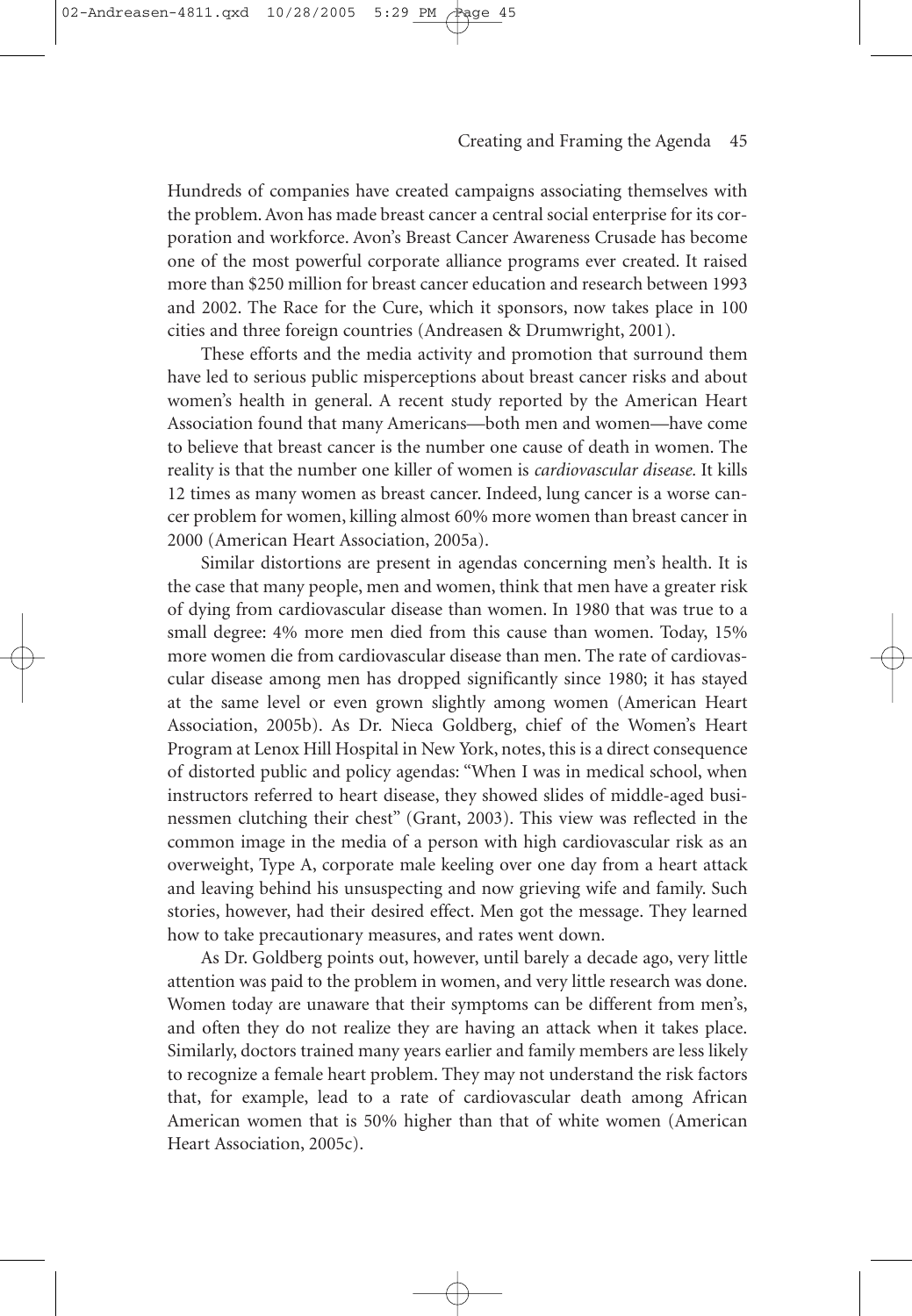Fortunately, as a result of the actions of many women's health groups, research centers, and physicians, both the public and policy agendas on breast cancer and heart disease are shifting. As a result of these shifting (many would say *corrective*) changes in public awareness and priorities, the National Institutes of Health (NIH) introduced the Women's Health Initiative (now in its follow-up phase), a major 15-year research program to address the most common causes of death, disability, and poor quality of life in postmenopausal women—cardiovascular disease, cancer, and osteoporosis (*Women's Health Initiative*, n.d.).

# **Framing Social Problems**

As we have noted, objective facts are only the starting point for the emergence of any issue on the social scene. The issue then rises or falls on the various agendas, depending, in part, on the motives and interests of the various players (a point we shall return to in later chapters). Objective facts are only raw data until they are given interpretation. The role of many organizations and individuals in the agenda-setting process therefore becomes one of "fact interpreters." For those organizations and individuals with a particular preference for certain outcomes, the process of interpretation becomes closer to what politicians call "spin."

The term *spin* became common during the presidential debates in the 1970s and 1980s, when observers noted that perceptions of who "won" a debate were less a matter of what went on in the debate itself than on how others described it after the fact. This insight led to each party assigning "spin doctors" to buttonhole reporters in the "spin room" after the debates to offer the case as to why their side won. The task of the spin doctor was to take the raw data of the actual debate—words, tone, logic, appearances—and interpret them in ways favorable to his or her candidate.

The more neutral academic term for "spinning" is *framing*. A frame is a context offered for interpreting a set of data. Different people will interpret the same set of facts—*frame* them—in different ways, for one of two reasons. Sometimes (as with spin doctors), they wish others to adopt their frame because it furthers their own policy agenda; they want to spin the data. Sometimes, however, they frame the facts differently because the facts come to them from different perspectives. Take, for example, the data presented in chapter 1 on U.S. income inequality. Liberals would see the data as evidence of the growing disparity between the rich and the poor. They would say that the data clearly show that there are significant imperfections in the economy, corporate America, and the educational system that are biased to benefit those who are already well-off and properly connected and leave behind those who are not so socially well endowed. Their frame of comparison is other countries, such as Finland, Belgium, and Canada, which have done much more to make sure that those at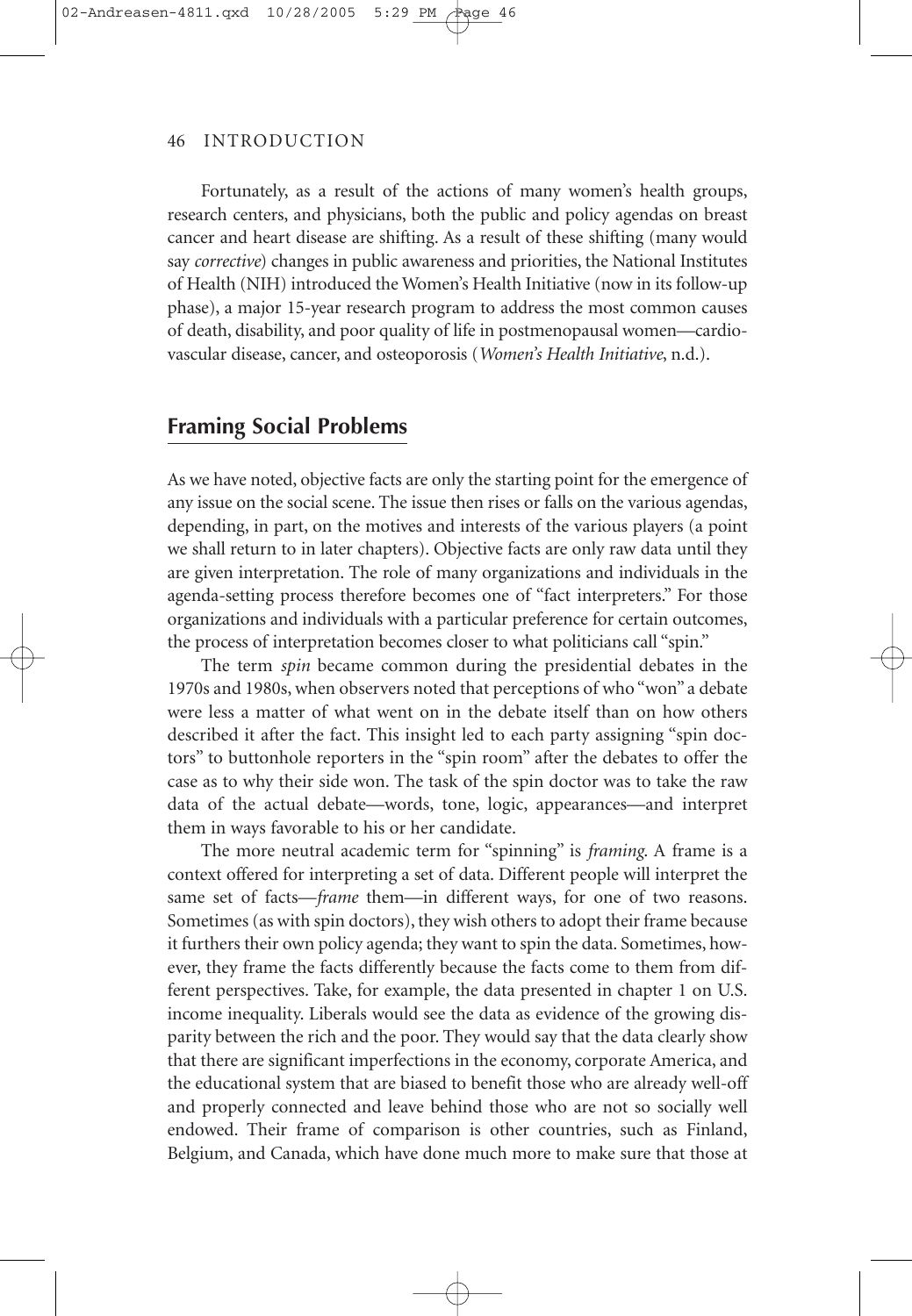the bottom end of the income spectrum are not so badly disadvantaged. The liberal advocates then call for new social programs to reduce the disparity.

On the other hand, those with a conservative perspective would employ a "relative change" framework, pointing to the evidence on dramatically increased per capita spending power for all households and saying that the poorest citizens are really *better* off. They might also argue that the growing disparity is good news. It is evidence that, in the United States, self-reliance pays off: that those who got good educations, learned the right job skills, and got into growth industries saw high payoffs. They would say that the data show that the free market system really works well. Those who are in the bottom 20th percentile simply need to pull up their socks and do what it takes to succeed. They need to become more self-reliant.

There are other possible "spins" for the same data. Those in the middle of the liberal-conservative spectrum might step in and suggest that, although the data may be reasonably optimistic, one should look beyond "top line" numbers. For example, one might accept the conservative frame and note that the per capita spending power of the poor has actually improved but look further into the data to see whether some subpopulations are worse off in absolute terms between 1970 and 2000. What has happened to the per capita incomes of African Americans or Hispanics? What about seniors? Are there regional differences that leave some states like Mississippi or Louisiana farther and farther behind? Are the folks in rural areas worse off? How about single mothers? The issue here would not be "is there general inequality?" These partisans would argue that the relevant frame is intergroup comparisons—whether some groups are falling behind as others are getting ahead.

Different framing results not only in different interpretations of data but in the ranking of social problems and in the solutions proposed for problems we might care about. Simple labels for social problems can have powerful impacts on the debate about solutions. Consider some of the current hot topics debated in America in the 21st century. Is the issue about

- Gun control *or* gun safety
- "A woman's right to choose" *or* "protecting the rights of the unborn"
- Partial birth abortion *or* late-term abortion
- Urban sprawl *or* urban growth
- Climate change *or* global warming

Gun ownership is a constructive example. In his award-winning<sup>1</sup> documentary film *Bowling for Columbine,* social critic Michael Moore pointed out that annual gun-related deaths in the United Kingdom are 165; in Canada, 68; in Australia, 65; but more than 11,100 in the United States (Moore, 2002). Many people, including Moore, use such data to frame an argument that other countries have learned that gun control is the solution to the problems of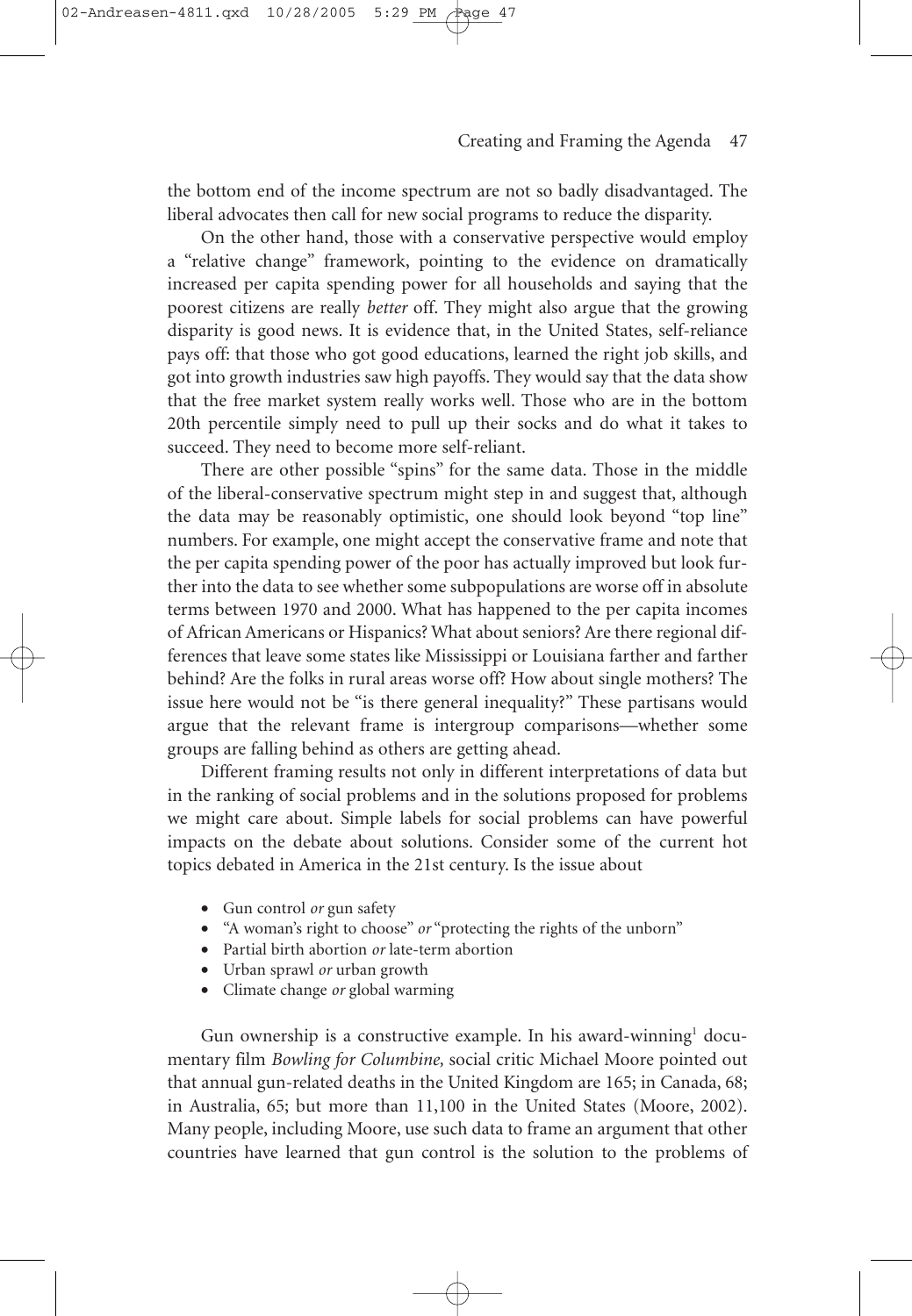crime, spousal abuse, and accidental home shootings. On the other hand, groups such as the National Rifle Association frame the data as positive evidence that individuals in the United States are much better at taking responsibility for their own defense. The NRA also sometimes frames the issue as one of conflicting rights. Members agree that there are "too many" gun deaths in the United States but that any government effort to regulate gun ownership is an infringement on another right guaranteed by the U.S. Constitution: the right to bear arms. In their framing, the value of supporting the Constitution dominates the concerns of those who want less gun ownership and use. Regulation, in this view, would create a different social problem (not adhering to the Constitution) that is more serious than the social problem of what some see as excessive gun deaths.

## **Objectivists Versus Constructivists**

The presence, importance, and dynamics of a social problem can be determined by how data are framed. The structuralist or objectivist approach would argue that a fact is a fact, and although one can pick and choose data, the data are real and just need interpretation. They argue that social problems are real and concrete. They can be measured, for example by assessing the current status of something against some ideal or reasonable standard. This is what the Department of Health and Human Services is doing with *Healthy People 2010.* At the Environmental Protection Agency (EPA), unhealthy air is always determined by comparing scientific measurements against a standard of "unhealthy" defined in EPA regulations.

Constructivists, on the other hand, view social problems as something that a social system contrives or, more narrowly still, that a specific group or agency defines (Spiro, Feltovich, Jacobson, & Coulson, 1991). For example, the EPA air quality standard has six components. One of these defines unhealthy levels of particulate matter in the atmosphere, a standard based on particles that are 10 microns in size. In 1997, the EPA added a daily and annual standard for smaller particles of 2.5 microns in size. The latter was added to monitor finer particles that can penetrate the lungs of children and elderly people suffering from asthma, chronic bronchitis, and other respiratory and circulatory problems. The effect of this change was that the EPA "created" a new social problem for cities that did not meet the new standards. Not only did this new use of existing data create this new problem; the EPA forced cities and corporations to act on it by force of law.

Even if the standard is agreed to, the way data are presented can affect how serious someone perceives the problem to be. Consider the following alternative ways of describing malaria as a worldwide social problem. Which version is likely to create the highest motivation to act?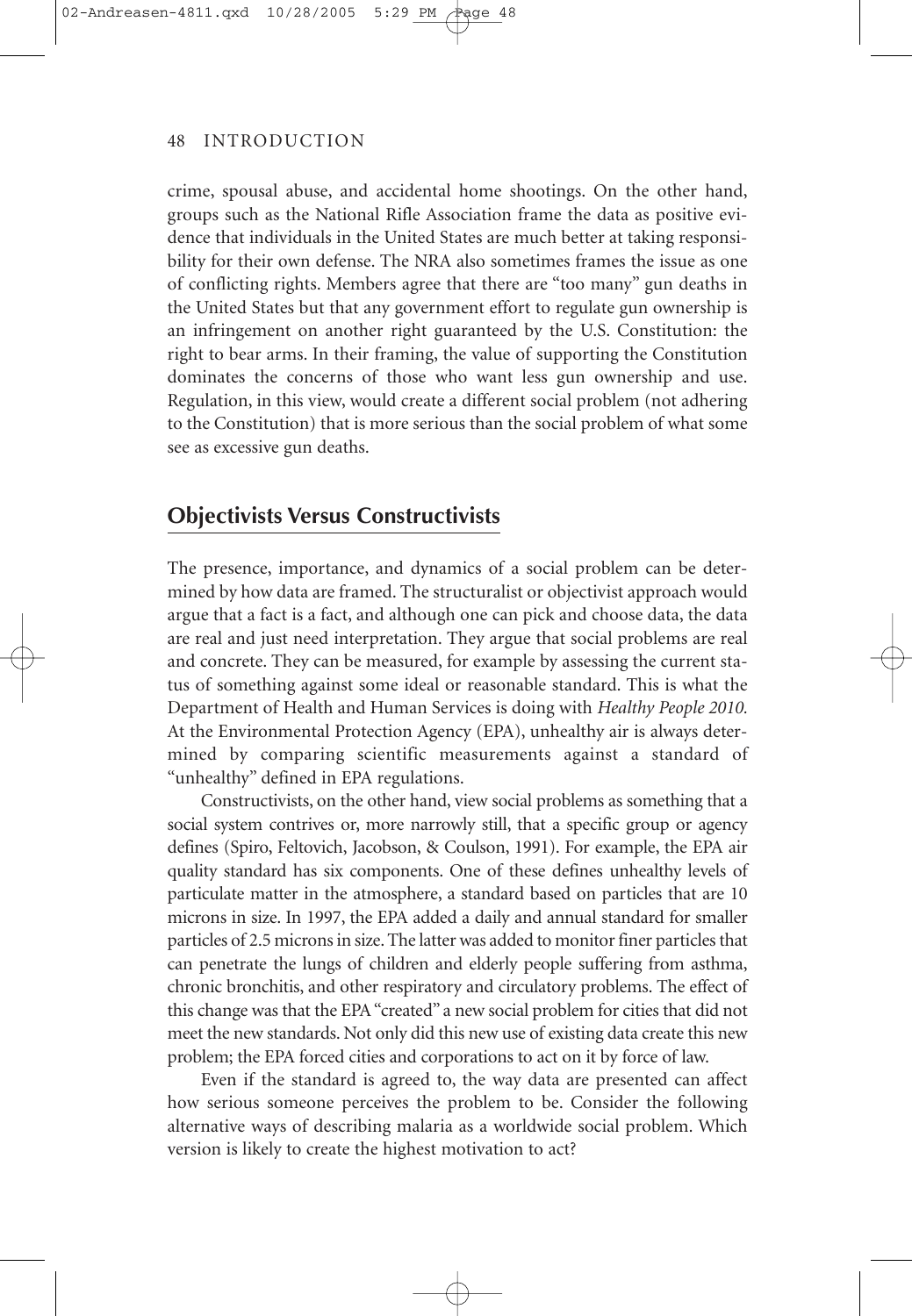UNESCO estimates (in 1997) that there are 300,000 to 500,000 cases of malaria around the world.

Ninety percent of the world's malaria cases are found in one region, sub-Saharan Africa.

One million children die of malaria each year.

02-Andreasen-4811.qxd 10/28/2005

Children represent half of all malaria deaths each year.

A child in sub-Saharan Africa dies of malaria every 30 seconds.

Which of these frames makes the problem seem most serious—more worthy of the attention of the world community than other health or economic problems? Many readers would agree that the framing implicit in the fifth statement makes the problem much more serious than the routine presentation of facts in the first statement. However, all the statements are ways of framing the same reality.

This example also suggests that problems can seem greater or smaller depending on who is portrayed as the victim. The degree of vulnerability (and size) of the group facing a social problem is often a good indicator of the degree to which a social problem will receive attention.<sup>2</sup> The UN defines vulnerability as "a state of high exposure to certain risks, combined with a reduced ability to defend oneself against those risks and cope with their negative consequences" (United Nations Economic and Social Development, 2001). Historically, children and the disabled have met this test. However, labeling other groups as vulnerable may be specific to a particular time and locality. Thus the elderly may be seen as vulnerable, but in some cultures the standard for "elderly" may be people over 70 and in others it is those over 50. In some cultures, immigrants are a vulnerable group. In other cultures, they may be seen as a *source* of social problems, not victims. Some traits, such as being over 70 or being disabled, are unavoidable conditions. Having a language problem may be seen as only a temporary source of vulnerability.

There is also the reality that social problems rise in prominence not because the objective reality has changed but because our *expectations* have changed. Now we worry about school bus safety, because we expect every child to be bused to school and bused safely. We worry about urban sprawl, because many of us expect to be able to move out to the suburbs and have a crime-free environment. We worry about secondhand smoke, because we think we have defeated *firsthand* smoke! We worry about the "digital divide" in developing countries because we think that computer literacy is the key to a country's development in a wired world. We want prescription drug coverage in Medicare because we are now certain that drugs can keep us illness free and robust into old age.

All of these are concerns that did not trouble us 50 years ago.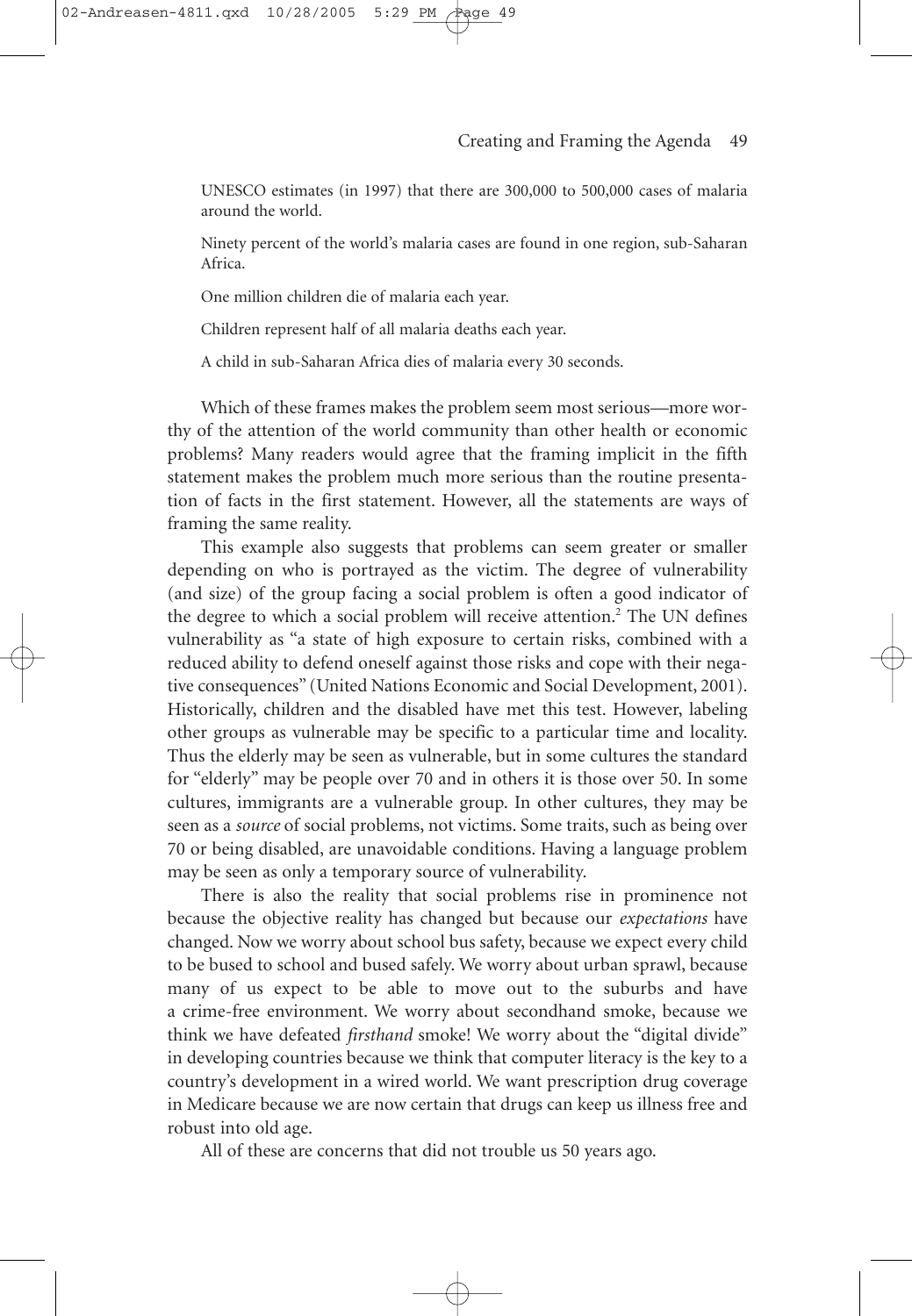Finally, it must be noted that frames can also play a role in assigning blame and implicitly pointing to those who should be responsible for fixing the situation. Sometimes one can detect patterns of blaming within groups of players in the agenda-building process. For instance, Nelkin (1987) and Johnson (1989) have concluded that, in general, the media tend to frame issues in ways that do not threaten the existing social system. Western media gatekeepers see problems as the results of ineptitude, accidents, individual chicanery, and unfortunate events. Seldom is it that they lay the blame on broad social systems, such as capitalism or democracy, or argue that the basic approaches of government agencies are at fault.

Of course, a vast array of vocal protest groups frame the issue as exactly the result of the capitalist system, rampant globalization, or American hegemony (Johansson, 2004; Ritzer, 2004). These groups are especially adept at securing media coverage, but media analysis will, typically, not adopt their framing.

# **A Balanced Perspective**

The preceding discussion makes clear that the existence and importance of social problems and the desirability of various solutions are very much influenced by the way in which information is gathered and framed. How, then, do foundation officers, government agencies, corporations, and individual citizens develop perspectives that will allow proper attention to what is really important and to solutions that are likely to make society better? The ideal solution is to find individuals or agencies without what is often called "a dog in the hunt." Government monitoring organizations, such as the Centers for disease Control and Prevention (CDC), and cross-national agencies, such as the United Nations (UN) and the World Health Organization (WHO), are probably the most reliable sources of raw data that can be assessed when one worries about the spin of activist or doctrinaire organizations. When it comes to assessing possible solutions, one very useful method is carefully setting out alternatives in an unbiased, straightforward manner so that we can choose among them. The latter is a role undertaken by the nonprofit group Public Agenda. To see how they set out alternative frames for 20 or more current issues, see their Web site at http://www.publicagenda.org/issues/issuehome.cfm.

#### THE PLAYERS

We have seen that social problems rise to prominence on the public, political, and media agendas through a process that involves facts, framing, and interpretations. Social problems become important in Yankelovich's Stage 2 and get acted upon because specific institutions and individuals bring facts to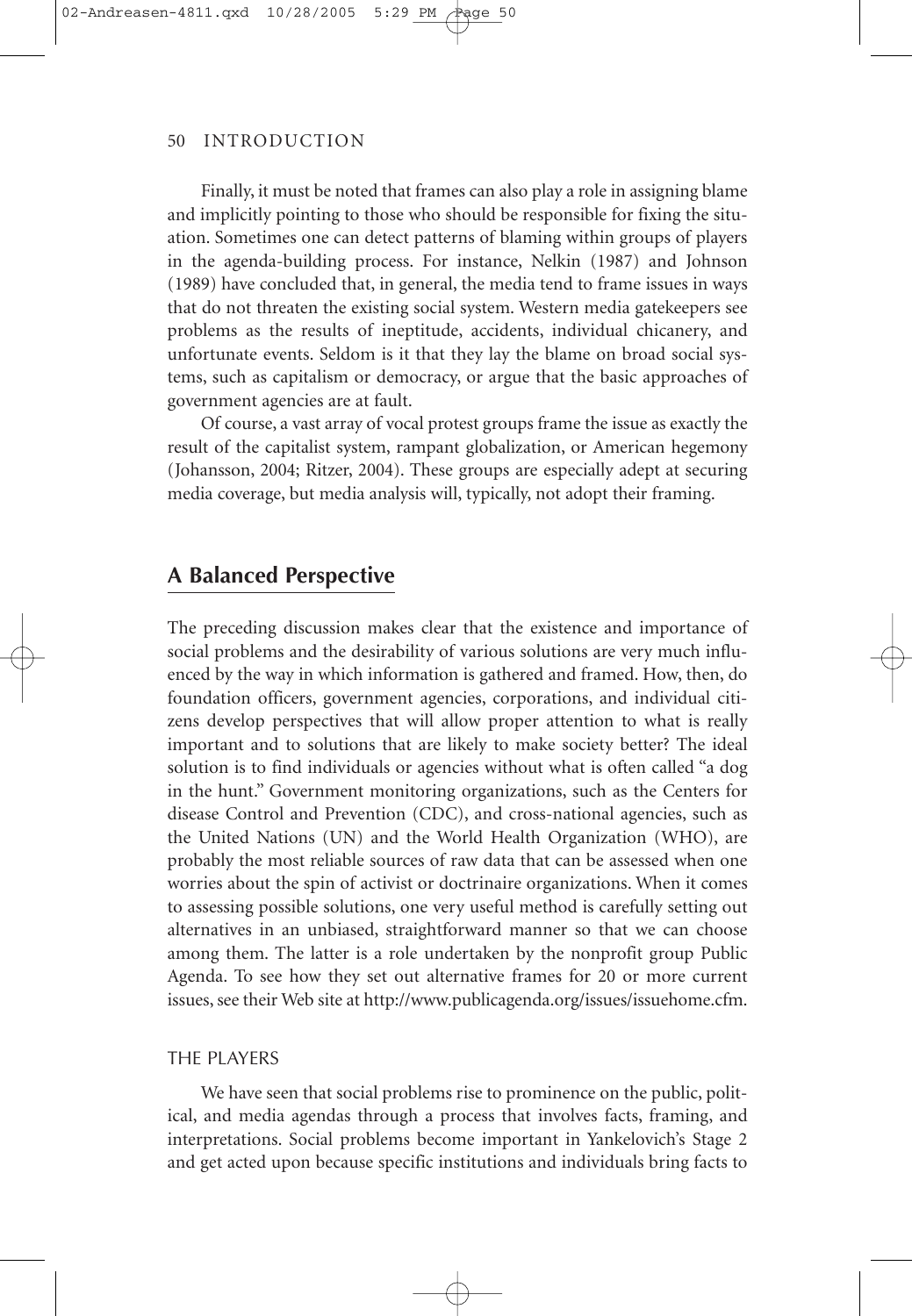light, frame them in specific ways, and find mechanisms to keep the pressure at a high level until something is done about them. These are the players that collectively control the agenda-setting process.

It is important to recognize who they are, because if 21st century social marketing is to play a role in the agenda-setting process, as I argue it should, it is these individuals who would constitute the target audiences for future social marketing campaigns.

#### MEDIA GATEKEEPERS

As I have noted, the media typically play a very significant role in agenda setting. They provoke interest in an issue through investigative reporting and so-called muckraking journalism (a term contributed by Theodore Roosevelt). History offers many examples in which the media were major forces of social change. Powerful investigative reports by Woodward and Bernstein led to changes in the relationship between the U.S. Congress and the White House. Financial reporters' exposés of corporate financial mismanagement at Enron and WorldCom led eventually to changes in the way corporations are audited and to the passage of the Sarbanes-Oxley bill regulating financial disclosure. Entire print vehicles, such as *Mother Jones,* and television programs, such as *60 Minutes*, have positioned themselves as prime catalysts in driving social change through investigative reporting. Protess and his colleagues (1991) characterize what they do as "journalism of outrage," the objective of which is "to *trigger* agenda-building processes in order to produce 'reformist' outcomes policy changes that promote democracy, efficiency and social justice."

The media also dramatize and personalize a social problem, to capture the public's often limited attention span. In the case of Ryan White, the 13-yearold boy who contracted AIDS intravenously and was shunned by classmates, press stories and an ABC movie documenting Ryan's personal story contributed greatly to the country's concern about the issue and their enthusiasm for eventual legislative solutions.

A similar case is the passage of versions of "Megan's Law" in a great many states and current pleas to federalize it. Megan's Law is named after a 7-yearold Hamilton Township, New Jersey, girl named Megan Nicole Kanka. As numerous press and television accounts detailed, in 1994, Megan was enticed by a two-time convicted sex offender promising her a puppy to enter a neighborhood home, where he brutally raped and murdered her. No one in the neighborhood knew of this person's history. Megan's Laws, first passed in New Jersey in the mid-1990s, require the public posting of the names and residences of known sex offenders. A similar federal law was enacted in 1994, named after another child: the Jacob Wetterling Crimes Against Children and Sexually Violent Offender Registration Act. This law requires uniform state registration of sex offenders.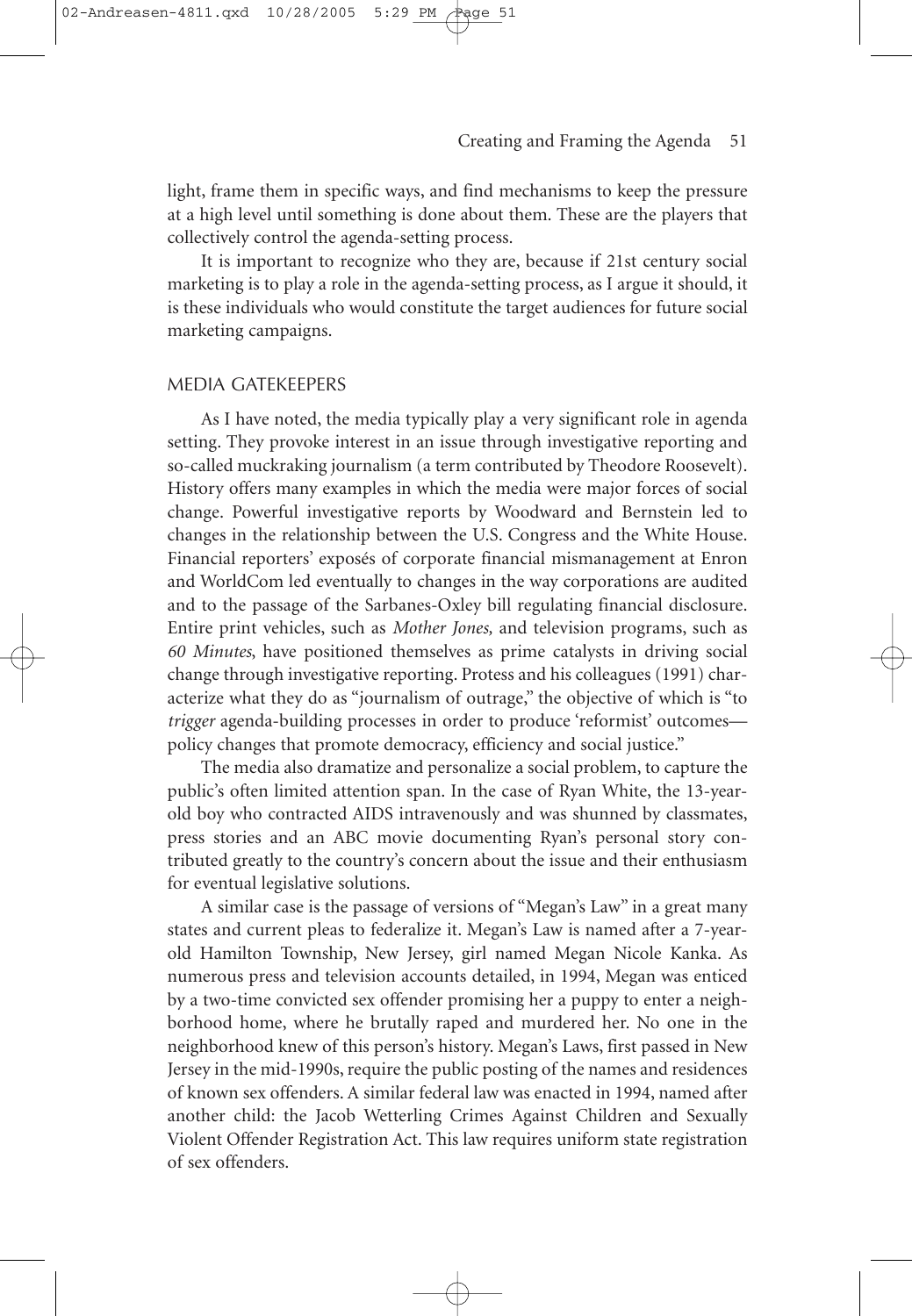The media also play a role in helping the various participants in a social problem area communicate with each other. Newspapers report on meetings and the results of surveys and policy studies. They give op-ed space or TV talk show time to parties holding various positions on an issue and to the decision makers who must eventually act (or not act). C-SPAN allows citizens to directly observe legislation and conferences on major social issues. Local papers and local TV interview programs help politicians communicate with their constituents about the politicians' stands and the choices with which they want help.

#### ADVOCACY GROUPS

Advocacy groups take positions on issues that fit with their broad philosophies or other personal agendas. These include political parties, political action committees, associations such as the National Rifle Association, nonprofits such as AARP and the National Association for the Advancement of Colored People (NAACP), and corporate lobbying organizations such as the Pharmaceutical Research and Manufacturers of America that take positions on issues on behalf of their supporters. Foundations with political agendas, such as those controlled by Richard Mellon Scaife, promote solutions with a broad agenda, often characterized as liberal or conservative or fundamentalist. Specialpurpose nonprofit advocacy groups spring up around specific issues such as the right to life (as they frame it) that have implications in many policy areas for example, a pharmacist's right to refuse to sell "morning-after" contraceptive pills. Citizens' groups spring up around one issue or a related set of issues, as was the case for Mothers Against Drunk Driving. Broader-based nonprofits, such as the American Cancer Society, and government agencies, such as the Environmental Protection Agency, from time to time seek to draw people's attention to issues or advocate for specific solutions.

As issues gain traction and rise on the public policy agenda, the number of organizations involved can be significant. Figure 2.1 lists the 71 Web sites available in April 2004 under the Yahoo grouping Directory>Health> Reproductive Health>Abortion>Pro-Life.

Of course, not all advocacy groups are pushing for some new course of action or a new initiatiive. Sometimes groups form to make sure that change does *not* happen or to reverse changes made earlier. The "pro-choice" groups do not want the *Roe v. Wade* Supreme Court decision in the United States to be overturned; the "pro-life" groups want to return to pre-Roe regulations. The Klu Klux Klan and "white supremacist" groups wanted to roll back desegregation in the 1960s, and they often used very violent methods to further their agendas.

#### DATA MONITORS AND ASSEMBLERS

This group includes policy centers and so-called watchdog groups, universities, foundations, and government agencies, as well as individual faculty

*(Text Continues on Page 56)*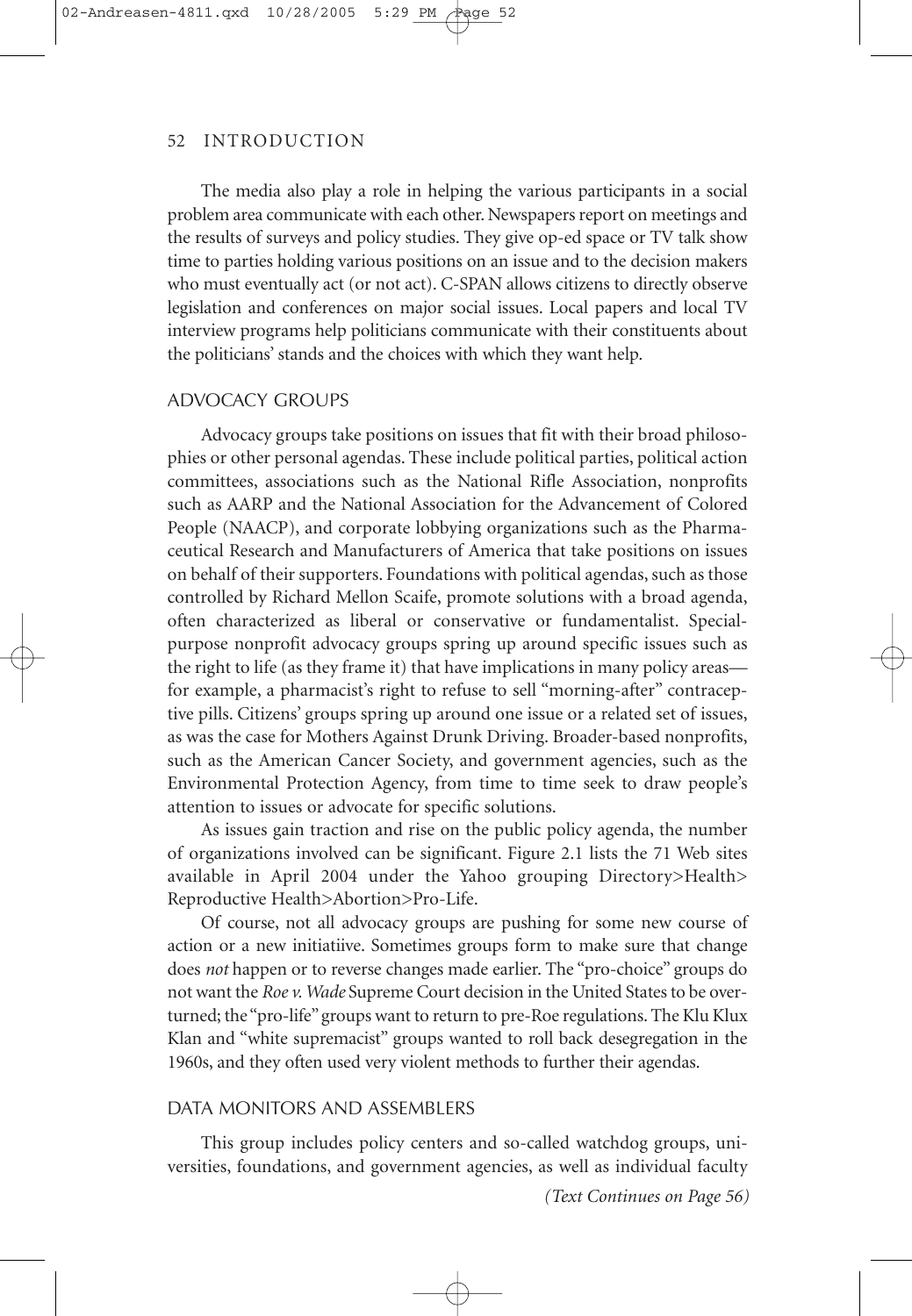AAA Women's Services: Nonmedical, nonprofit, Christian organization offering local services and national referrals to women facing unexpected pregnancy.

Abortion in Spain: Includes statistics, arguments, and other information.

Abortion Is Murder: Offers information, images, help for crisis pregnancies, political party views, and more.

ACT Right to Life Association: Includes seminar papers and submissions on why lethal injections and abortions are bad for our community.

Alameda Pregnancy Counseling Center: Gospel-oriented, Christ-centered, outreach ministry focusing on pro-life issues and offering pregnancy tests and counseling.

America's Crisis Pregnancy Helpline: National place for pregnancy help and assistance.

American Life League

Baptists for Life, Inc.: Information on pregnancy and abortion, assisted suicide, and euthanasia. Help for churches and individuals forming Biblically based pro-life ministries.

**Birthright** 

Bridge to Life: Nonprofit pro-life organization offering services and resources.

Catholics United for Life: Nationwide organization. Site contains many links to other organizations and sources of interest.

Center for Bio-ethical Reform: Nonmedical organization offers educational material, lectures, and articles.

Central Illinois Right to Life: Seeks to educate, convince, and mobilize citizens to take responsible action in defense and support of innocent human life.

Children of the Rosary: Organizes praying sessions at abortion clinics.

Compassion Pregnancy Center of the Monterey Peninsula: Offering counseling, pregnancy testing, and medical services for women with unplanned pregnancies.

Delaware Right to Life: Pro-life organization.

Democrats for Life of America, Inc.: Advocates a pro-life position within the party.

Elliot Institute: Source of information and research on the aftereffects of abortion and postabortion healing.

Feminists for Life of America: Women's rights organization that opposes abortion and promotes equality for women.

Fort Worth Pregnancy Center: Endeavors to help women by providing a free, confidential pregnancy test; education and information on adoption, abortion, and parenting; and referrals.

Gateway Pregnancy Center: Racially mixed Christian crisis center offering free, confidential pregnancy tests and counseling. Promotes chastity and life over abortion.

Georgia Tech Students for Life

Gonzaga University GOAL: Pro-life student group of the Jesuit tradition.

Gravesend Christians Caring for Life Pregnancy Crisis Center: For women and men facing pre- or postabortion trauma. Includes antiabortion information.

Greater Austin Right to Life

*(Continued)*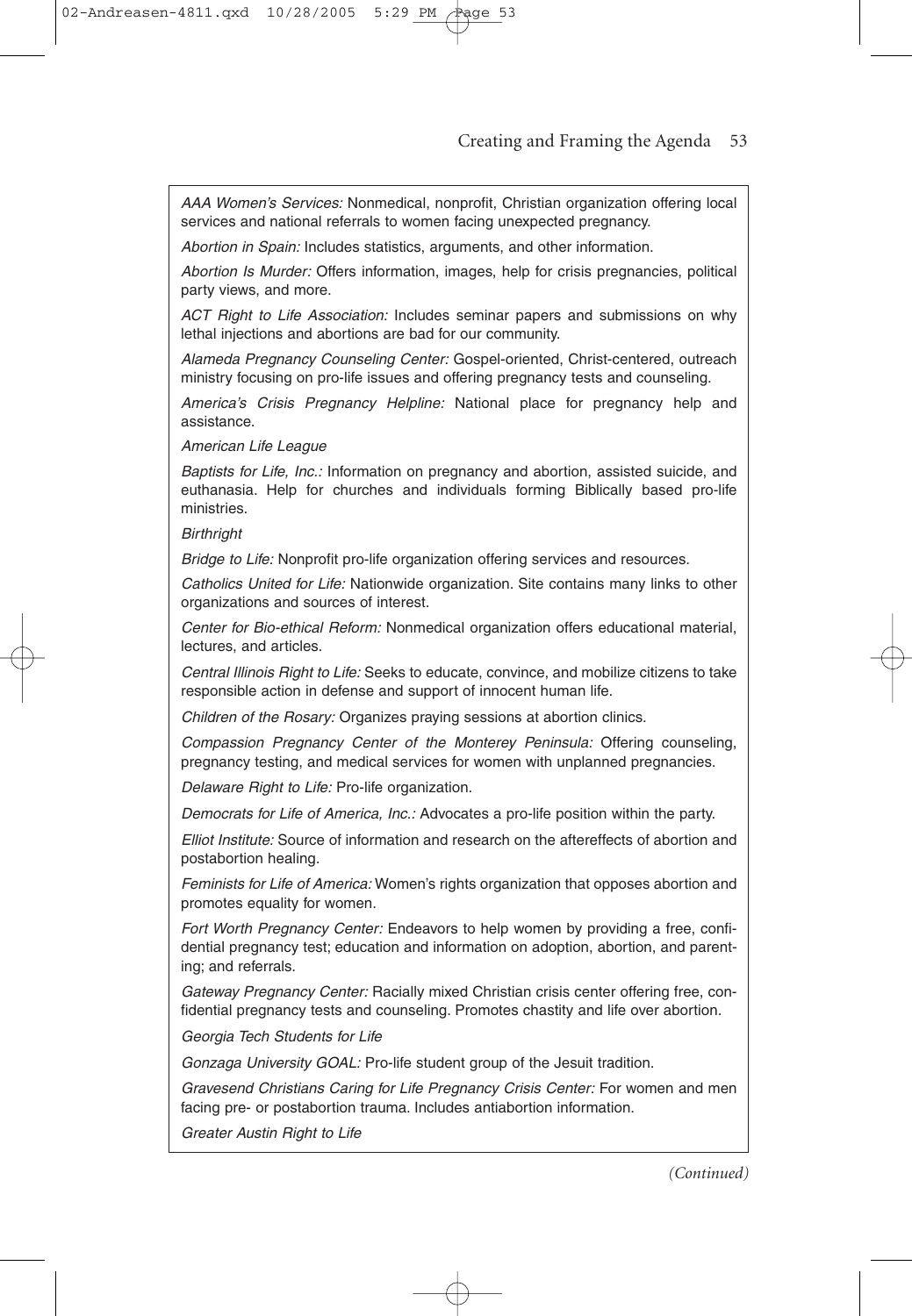Helping Hand Pregnancy Care Center: Counseling for women in unexpected or crisis pregnancy. Pregnancy tests, postabortion counseling available. There are no medical facilities at this location.

Human Life International: International Catholic pro-life and pro–family values nonprofit organization. In English, French, Spanish, and Polish.

Illinois Right to Life: Pro-life organization offering an abstinence starter kit, information related to life issues, and events.

International Pregnancy Help Center: Offering online crisis pregnancy help, advice, and referrals.

Just the Facts: Site provides information about human development in the womb. Literature and presentations available to schools.

Kansans for Life: Pro-life organization fighting for the lives of innocent babies.

Life: Provides information on abortion and other pro-life issues for students, as well as care and help for women faced with a problem pregnancy.

Life Dynamics: Fighting to return full legal protection for every unborn child from the moment of conception.

Life Education Fund of Colorado: Nonprofit organization promoting pro-life values and alternatives to abortion through television commercials.

Life Matters Outreach: Christian-based, nonprofit organization offering pregnancy testing, pro-life alternatives, parenting classes, and postabortion healing.

Life Pregnancy Care Service: Seeks to give support and counsel to women who find themselves with a crisis pregnancy.

Life Care Services: Provides help (before, during, and after) to those facing a crisis pregnancy.

Lutherans for Life of the Mid-Atlantic States: Helping women in unexpected pregnancies, supporting local pregnancy centers, and educating the Lutheran community on God's gospel of life.

Massachusetts Citizens for Life

Michigan Right to Life

Missionary Catholics United for Life: Pro-life advocacy organization.

Missouri Right to Life

National Campus Life Network: Assists in and contributes to the formation, collaboration, and effectiveness of campus pro-life groups throughout Canada.

National Pro-Life Alliance: Nonprofit organization fighting to end abortion on demand.

National Right to Life Committee

New York State Right to Life Committee: Includes pro-life resources on abortion, euthanasia, adoption, fetal development, abstinence, crisis pregnancy centers, and legislative information.

Ohio Right to Life Society: Topics covered include abortion, euthanasia, infanticide, sexual education, human development, and adoption.

Oneida County Crisis Pregnancy Center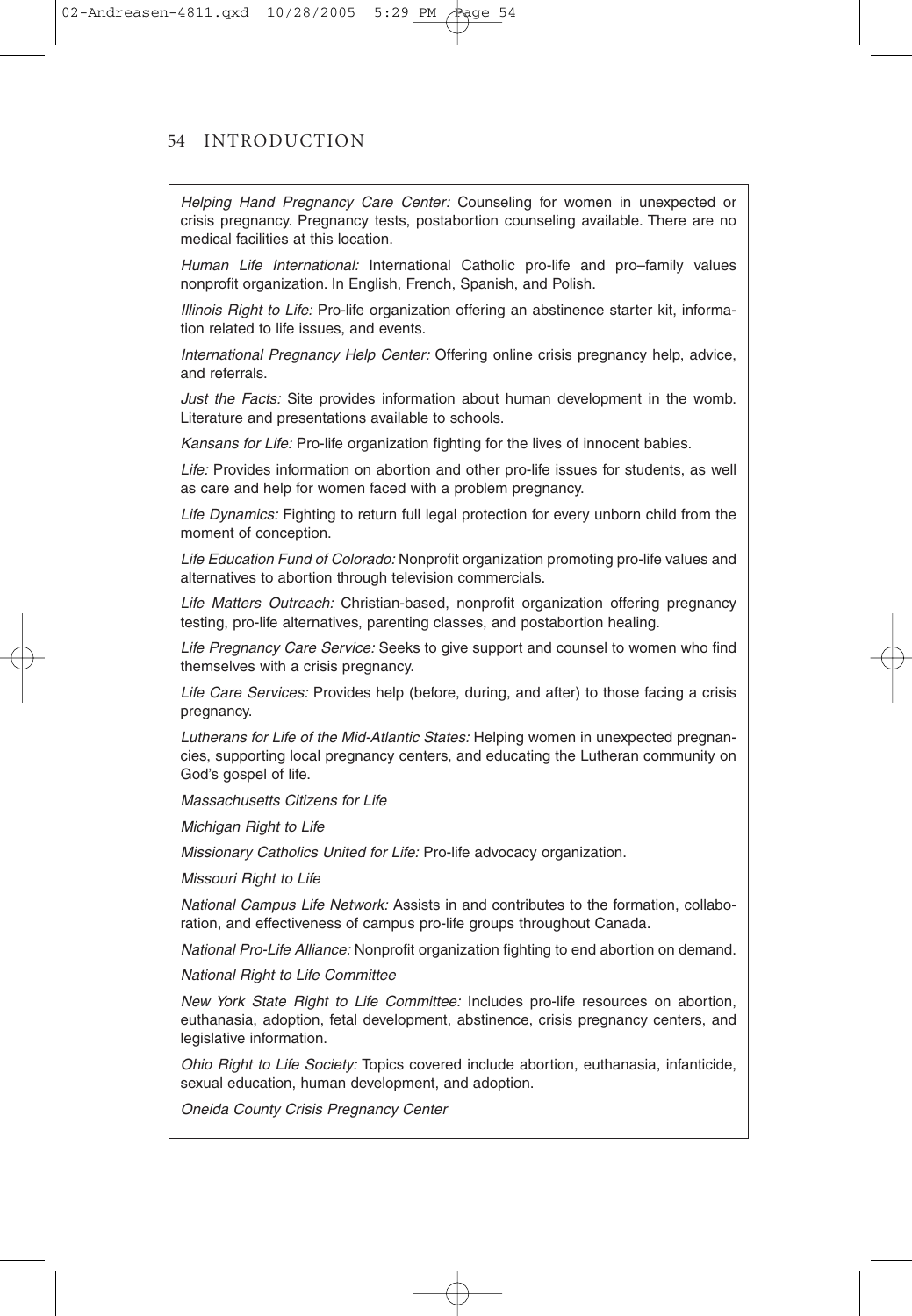#### Operation Rescue West

Our Lady of Toledo Shrine: Advocates prayerful, peaceful, practical, pro-life alternatives to abortion.

Pennsylvania Pro-Life Federation: Defending the right to life.

Princeton University—Pro Life

Pro-Life Action League: Protests abortion, promotes sidewalk counseling, and spreads the pro-life message, emphasizing action and education. Headed by Joe Scheidler.

Pro-Life Alliance of Gays and Lesbians

Pro-Life Victoria Inc.: Seeks to educate, promote the pro-life philosophy, and lobby legislators to pass laws to protect the unborn.

Pro-Life Virginia: Christian outreach whose purpose is to save unborn babies.

Pro-Life Wisconsin

ProLife Alliance: UK political party that seeks to secure the protection of the law for all human life from the single-cell embryo stage until natural death.

Prolife.org

Raphael's Refuge: Mission is to build a regional monument to the unborn and to provide counseling for the parents and others involved.

Republican National Coalition for Life

Roe No More Ministry: Antiabortion group founded by Norma McCorvey, the plaintiff known as Jane Roe in the 1973 case Roe v. Wade.

Safe Haven: Right to life organization.

Several Sources Shelter: Prolife approach to preserve the lives of the unborn. Provides shelter for expectant mothers and their children.

Student LifeNet: Coalition of pro-life students; campaigns on issues including abortion, euthanasia, cloning, embryo research, and better welfare provision for pregnant students.

Tennessee Right to Life: United against abortion, infanticide, euthanasia, human cloning, and fetal tissue research.

Texans United for Life

Vital Signs Ministries: Christ-centered pro-life agency; offers a Christian point of view on abortion, infanticide, euthanasia, chastity, and other life issues.

Westside Crisis Pregnancy Center: Provides information for women facing unplanned pregnancies, as well as information on prenatal care, fetal development, sexuality, abortion, domestic violence, and related links.

Wisconsin Right to Life

Yuma Right to Life

Figure 2.1 Pro-Life Web Sites as of April 2004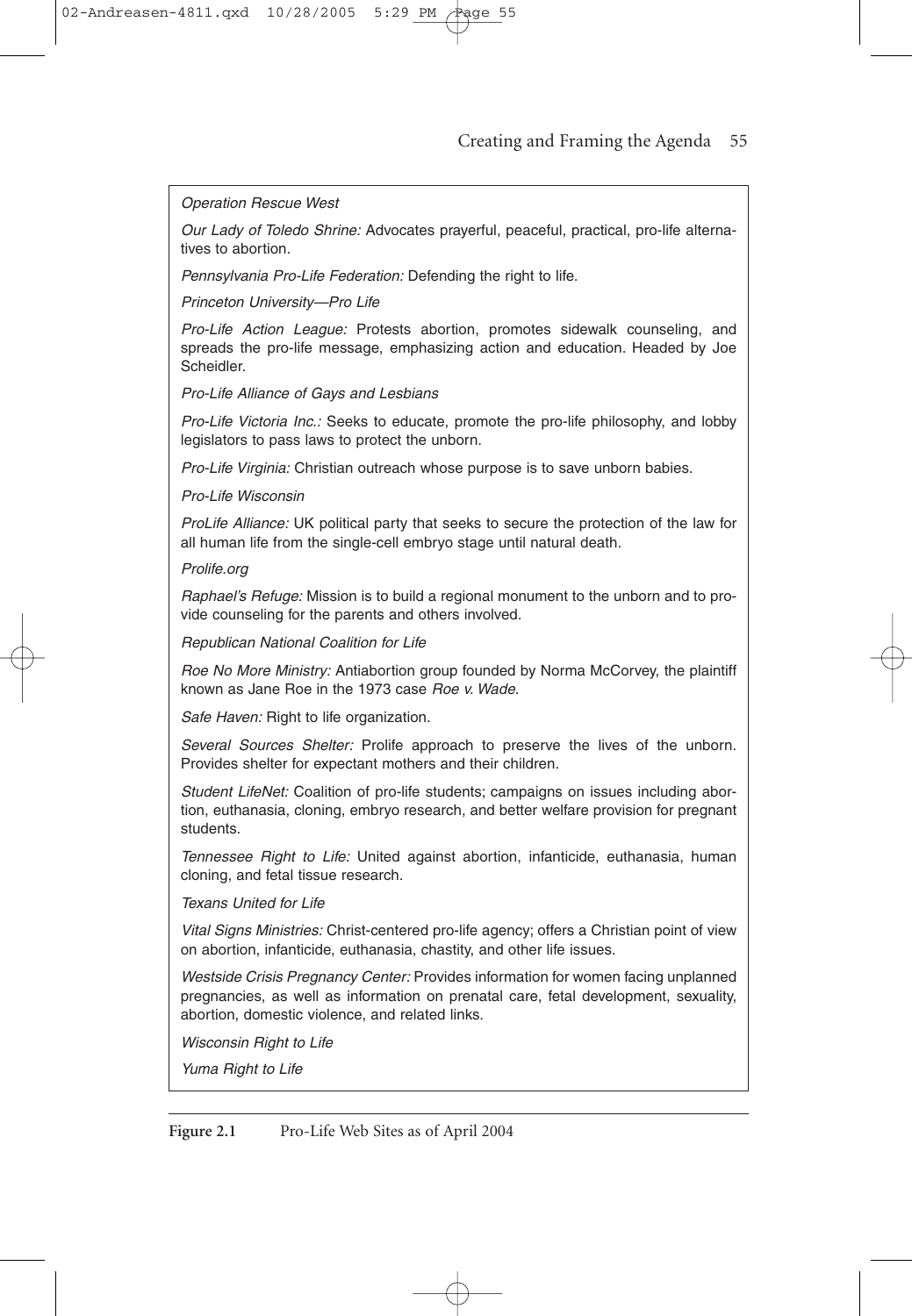members and researchers. They are the ones to dig into data and monitor trends. They are often the first to notice a problem and bring it to the public's attention. For example, in the 1960s, it was the U.S. Census Bureau that formally defined poverty for us and devised a method with which we can track its ebb and flow for many decades (Citro & Michael, 1995). This important analytical exercise did much to raise awareness of the poverty problem and gave various interveners a common database on which to base arguments and possible solutions. The CDC has played a similar role in bringing our attention to a range of health problems, including ebola, AIDS, and now obesity, simply by documenting prevalence and tracking trends. The World Bank and international agencies such as WHO, the United Nations Educational, Scientific and Cultural Organization (UNESCO), and the Organisation for Economic Cooperation and Development all track the conditions of populations around the world and highlight important disparities. Many of the private groups conduct or sponsor polls on public opinion that can suggest to other players that an issue seems to have traction on the public agenda.

#### PUBLIC POLICY THINK TANKS

These privately funded groups play an important role in conducting major studies of social problems and often suggest solutions. They also increase the visibility of an issue, through conferences and roundtables in which the issue is described and debated. They are often instrumental in brokering solutions. Think tanks can be found at universities, as part of a foundation, or in nonprofit organizations. Their studies sometimes are designed only to discover a problem and describe its parameters, and they thus serve really as data assemblers. Sometimes their studies are designed to support a particular ideology, a particular framing of an issue, or a particular solution.

Think tanks are sometimes believed to "have their own agendas." For example, the Heritage Foundation (2005) describes itself as a conservative institution:

Founded in 1973, The Heritage Foundation is a research and educational institute—a think tank—whose mission is to formulate and promote conservative public policies based on the principles of free enterprise, limited government, individual freedom, traditional American values, and a strong national defense.

At the other end of the spectrum is the more liberal Brookings Institution, which describes itself as follows:

The Brookings Institution, one of Washington's oldest think tanks, is an independent, nonpartisan organization devoted to research, analysis, and public education with an emphasis on economics, foreign policy, governance, and metropolitan policy.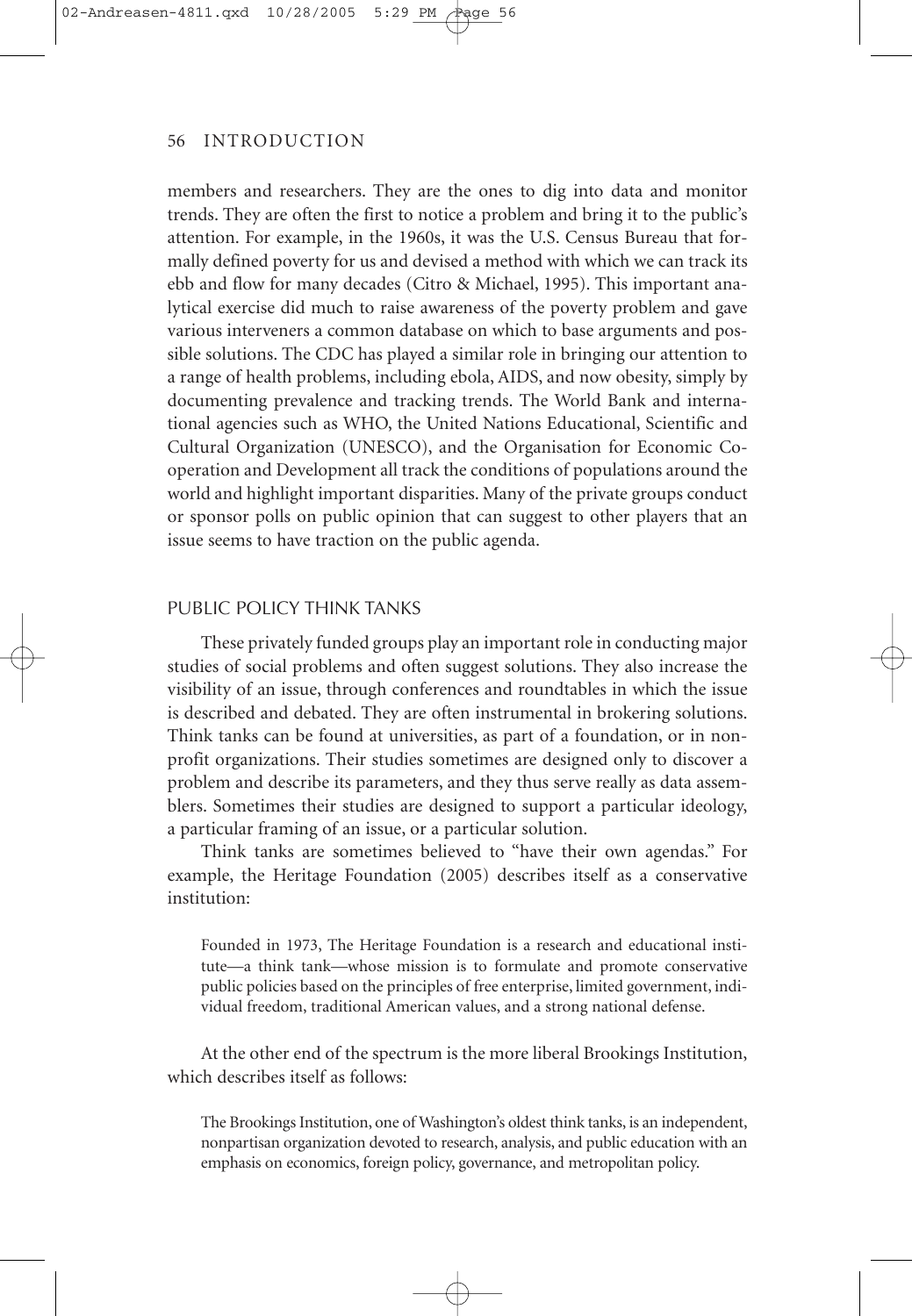The goal of Brookings activities is to improve the performance of American institutions and the quality of public policy by using social science to analyze emerging issues and to offer practical approaches to those issues in language aimed at the general public. (Brookings Institution, 2003)

# INDIVIDUAL AUTHORS, FILMMAKERS, AND DOCUMENTARIANS

Dry reports seldom capture the public fancy. However, talented authors can write books and articles that have dramatic impacts on the public agenda. Over the years, major changes in public consciousness and interest in a particular social problem have come about from such landmark publications as Rachel Carson's (1962) *Silent Spring,* Ralph Nader's (1965) *Unsafe at Any Speed,* and David Caplovitz's (1963) *The Poor Pay More.* In movies, Michael Moore has proved to be a provocative filmmaker, addressing issues of corporate insensitivity, gun control, and war. Michael Spurlock brought our attention to the role of fast foods in the obesity problem with his documentary *Super-Size Me.* CBS producers were the ones to discover and document in vivid detail the Abu Ghraib scandal, and PBS's *Frontline* has won awards for its coverage of global warming.

#### POLITICIANS

Quite obviously, politicians are in an ideal position to bring the public's attention to an issue, as when George W. Bush sought to get public support for Social Security reform with a 60-city set of speeches in early 2005. Politicians are also often in a position to do something about particular solutions because of their position (e.g., they happen to be the president) or because of their persuasive abilities and access to media. For example, in the 1970s, it was Senator Daniel Patrick Moynihan who brought Washington's attention to the embarrassingly unimpressive appearance of Pennsylvania Avenue, the nation's capital's "main street." Fortunately, as a powerful senator, Moynihan was able to take action to do something about it (Hodgson, 2000). Moynihan happened to serve on the Senate committee that could appropriate the funds so that changes could be made.

Over the last decade, Senators John McCain and Russ Finegold, aided by many analysts and think tanks, again and again highlighted the problems of the federal campaign financing system. In every Congress, they proposed legislation to deal with it, finally succeeding in 2000.

Politicans can also use their power to produce negative impacts. In the 1950s, Senator Joseph McCarthy had extraordinary influence in raising "the Communist menace in government" on the public agenda (Ewald, 1984). McCarthy's efforts were successful in ruining many careers before the falsity of his charges became clear and he was censured by his colleagues and lost office.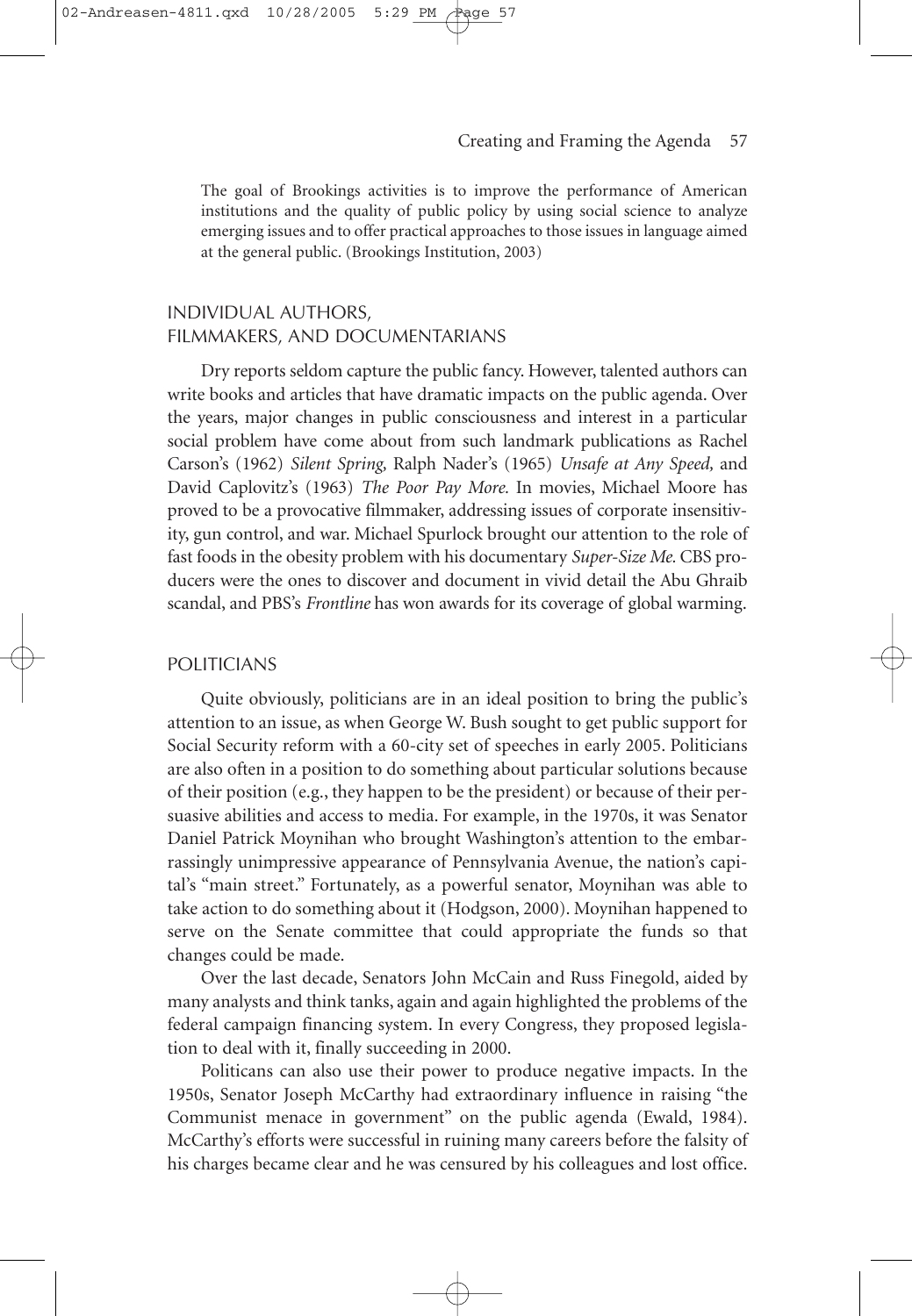#### CHARISMATIC INDIVIDUALS

People without official titles can also do much to raise the profile of an issue and get it discussed. Mother Teresa was a dramatic symbol of world poverty, especially in the Asian subcontinent. Martin Luther King, Jr., dramatically symbolized and advocated solutions to racial issues, as do Jesse Jackson and others today. Dave Thomas, founder of Wendy's, was an ardent advocate for foster children (like him) and for reform in foster care systems. Magic Johnson has done much to personalize the HIV/AIDS problem in the United States, and Erin Brockovich has been a positive symbol for those seeking to combat big business's environmental pollution.

# **Social Marketing and Social Agendas**

If social marketers are to have a broader role in addressing and ameliorating social problems, it must be with an understanding of how social problems come into existence and are acted on. In this chapter, we have established several important points.

• Social problems typically have their foundation in some sort of objective realty. This reality can be delineated by careful monitoring and research. It often reveals the influence of broad, sweeping social changes or more immediate incidents. Social marketers can influence scholars and researchers to carry out needed documentation.

• Raw data must become "intelligence" to become the basis for social action. The interpretation of data—in contrast to mere summaries—is influenced by the frames imposed by the interpreter. Social marketing can be used to influence those who can advance an issue to stay on message, speak with a single voice, and push in a consistent direction.

• Interpreted data revealing a social problem do not necessarily lead a society (or some part of it) to seek broad solutions. An identified problem is given high or low priority through a process of agenda building or agenda setting. Social marketers can be instrumental in influencing media gatekeepers and others to "promote" an issue as needing solutions.

• There are three critical agendas on which a social problem can hold high or low status: the media agenda, the pubic agenda, and the policy agenda. The three agendas influence each other in complex ways and inevitably need some level of congruence for a mandate for action to emerge. Social marketers, again, can assist those who seek movement in any of these realms by identifying key target audiences, understanding what motivates them to action, and influencing actions that keep them working synergistically.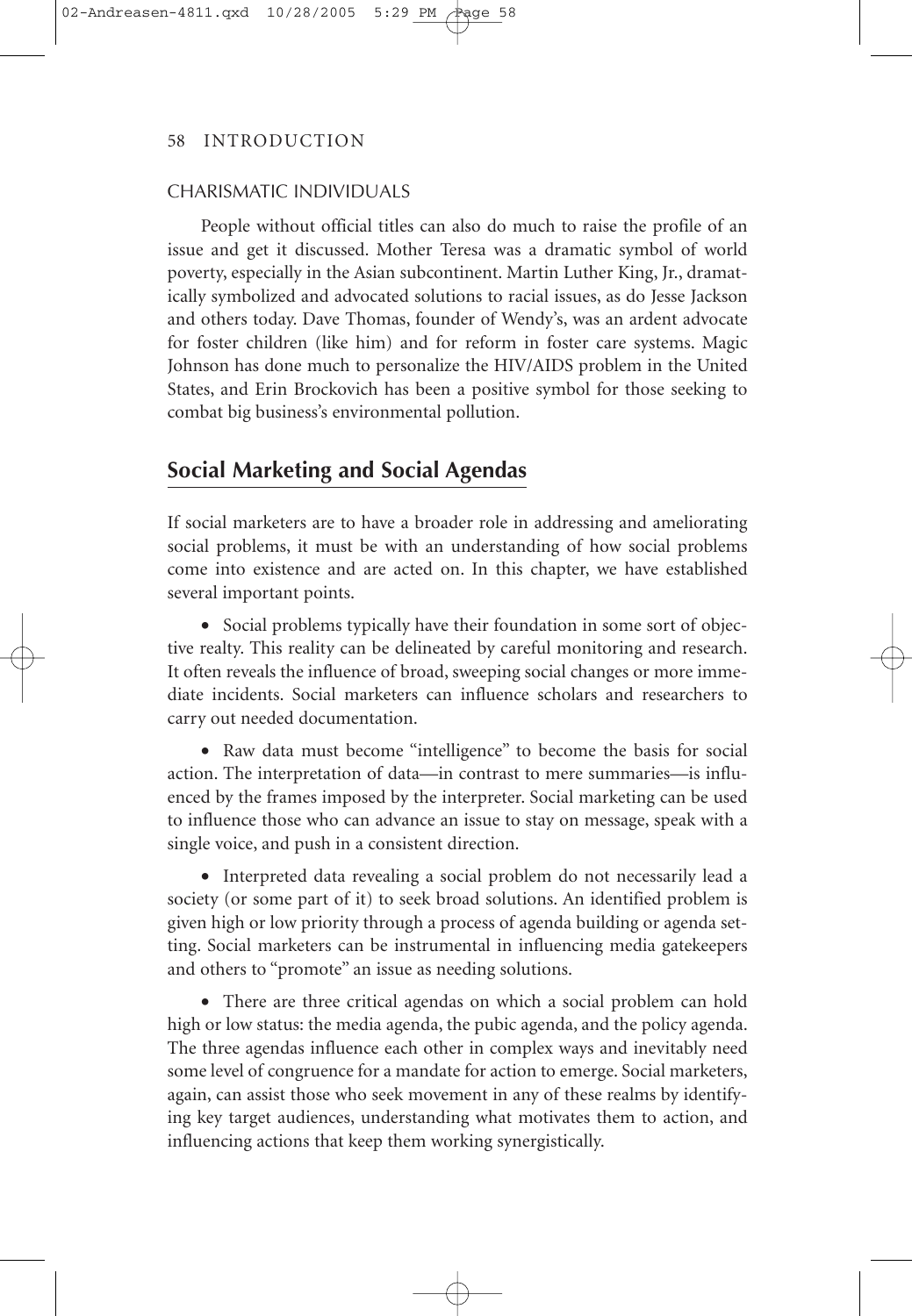• Movement up or down agenda hierarchies can be described in terms of identifiable stages. There are key stages at which a careful evaluation of possible courses of action becomes the key to further action. Social marketers need to understand where in this process their skills are best used and where they have to improve their concepts and tools to be more impactful with key players.

• A range of players participates in various stages of this process and plays different roles, including assembling data, advocating outcomes or approaches, and humanizing the drama. These actors represent social marketers' quarry.

Social marketers can also affect agendas through helping others think through various possible courses of action and making eventual choices. This is because most courses of action will involve influencing various behaviors *and this is social marketing's forte.* These skills are valuable, whether the issue is one of huge proportions, such as the malaria plague in Africa, or smaller, such as the local bridge club's efforts to do something about neighborhood blight. *It is all about behavior.*

Social marketers have another role to play at a critical stage in the agendasetting process. Yankelovich (1992) notes that "the public comes to focus on choices that leaders offer without insisting upon alternatives to consider. Often the proffered options are not the best choices and not the only ones." In assessing alternatives, social marketers have a potentially important role to play in helping the players understand what actions are or are not likely to lead to real changes in personal behavior. When social marketers find grounds for optimism, a social issue is likely to advance on various agendas toward eventual action and possible resolution.

Sometimes, applying social marketing directly to the problem provides a breakthrough. The challenge of malaria is a good case in point. For years, international agencies sought to reduce the dramatic impact of malaria worldwide through sanitation programs, through citizen education, and by providing rapid treatment of diagnosed cases to minimize interpersonal transmission. Recent application of social marketing concepts and tools holds promise for dramatic impacts on the malaria problem. In 1998, WHO decided to mount a major effort, called *Roll Back Malaria,* that was in part designed to raise the status of the disease on the public and policy agenda, especially in Africa, where it was facing increased competition from the AIDS pandemic. In its Abuja Declaration, WHO and 90 partners agreed to focus on three strategies: more access to rapid treatment, preventive treatment of pregnant women, and widespread marketing of insecticide-treated mosquito netting. The mosquito netting has proven to be highly effective in reducing overall childhood mortality (14% to 29%) as documented in several studies (WHO, 2002).